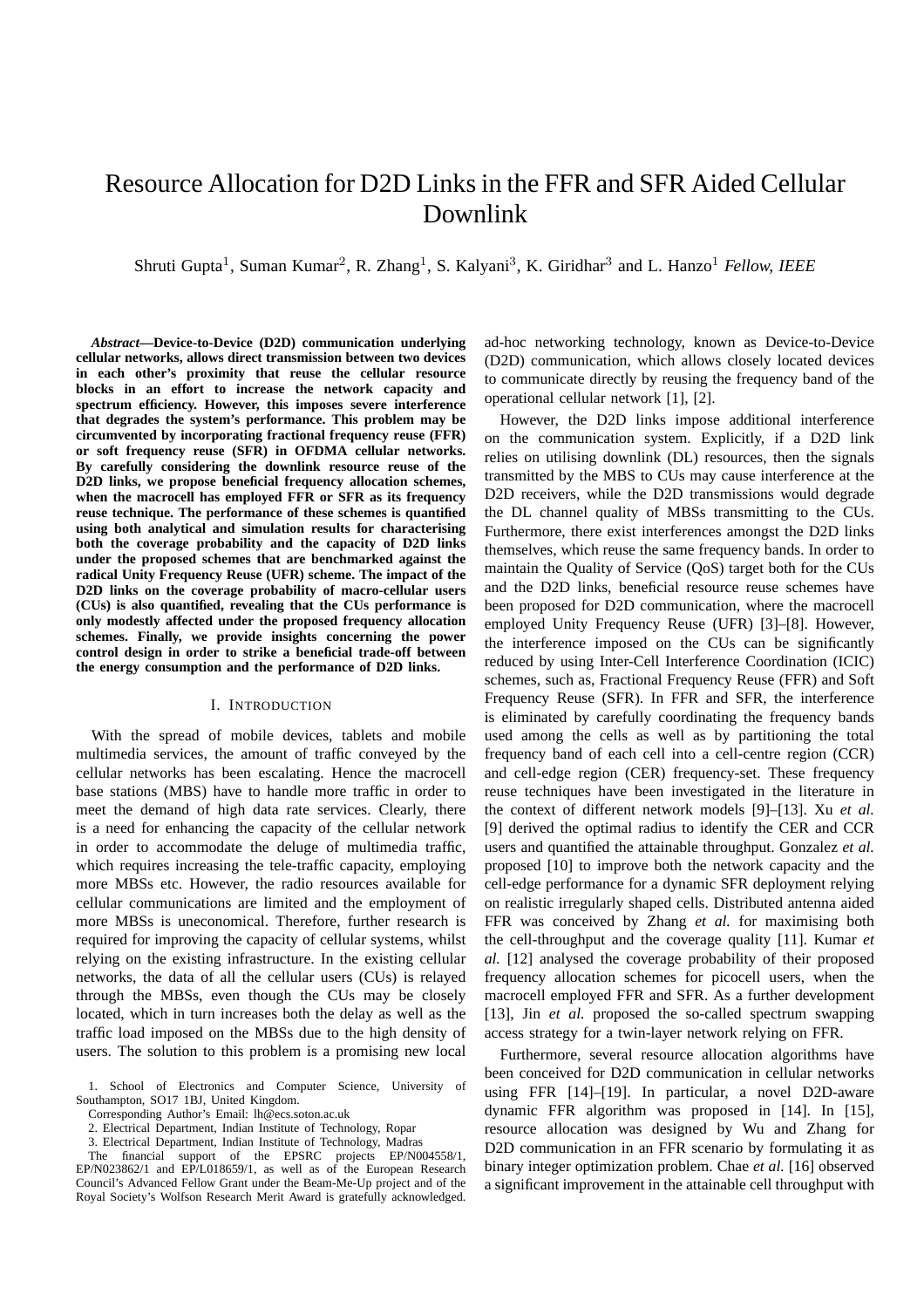the aid of their radio resource allocation scheme proposed for D2D links based on their specific location in the cell, when the cellular network was relying on FFR. Kim *et al.* [17] proposed a resource allocation algorithm for eliminating the interferences imposed by the D2D links, while the spectral efficiency of D2D communication achieved in FFR-aided OFDMA cellular systems was analytically investigated by Zhu and Wang [18].



Figure 1. Frequency resource allocation in macrocell and D2D links in FFR and SFR

Against this background, we consider a cellular network employing FFR or SFR in conjunction with D2D communication relying on downlink resource reuse. The devices of D2D links are battery-operated, hence it is essential to save energy at these devices using power control in order to prevent the batteries from running out as well as for reducing the interference imposed on the CUs. However, at the same time it is necessary to ensure that the power control of the D2D links should not significantly degrade the performance of these links. The major contributions of this treatise are as follows:

1) We have proposed a pair of fractional frequency allocation schemes (FFA1 and FFA2) for D2D links, when the macrocell relies on an FFR scheme, where the D2D links are classified into two categories based on a signal-tointerference-ratio (SIR) threshold  $S_d$ , namely the shortrange (SR) D2D links and the long-range (LR) D2D links. The frequency allocation schemes are formulated  $as<sup>1</sup>$ :

- a) Fractional Frequency Allocation 1 (FFA1): Consider the macrocell 0 of Fig. 2 as the reference cell, where  $F_0$  is CCR frequency and  $F_1$  is CER frequency of this macrocell while CER frequency of the neighbouring cells is  $F_2$  and  $F_3$ . In this scheme, we allocate the CCR frequency  $(F_0)$  of the reference macrocell to the short-range D2D links and the CER frequency  $(F_2 \text{ and }$  $F_3$ ) of the other macrocells to the long-range D2D links, as shown in Fig. 1(a).
- b) Fractional Frequency Allocation 2 (FFA2): Similar to FFA1, considering the reference macrocell as macrocell 0 of Fig. 2, in this scheme, we allocate the CER frequency  $(F_1)$  of the reference macrocell to the SR D2D links and the CER frequency  $(F_2 \text{ and } F_3)$  of the other macrocells to the LR D2D links, as shown in Fig. 1(a).
- 2) We have also proposed a frequency allocation scheme for the D2D links, when the macrocell has employed a SFR scheme. The scheme is specified as follows:
	- a) Soft Frequency Allocation (SFA): Again considering the reference macrocell as macrocell 0 of Fig. 2,  $F_3$ is the CER frequency, while  $F_1$  and  $F_2$  represent the CCR frequency. In this scheme, we allocate the CER frequency  $(F_3)$  to the SR D2D links and the CCR frequency  $(F_1$  and  $F_2)$  to the LR D2D links, as shown in Fig. 1(b).

All the proposed schemes defined above are motivated by the FFR scheme itself, where the CCR users (or SR D2D links in the proposed schemes) experience more interference than the CER users (or LR D2D links). We then analytically derived both the coverage probability and the capacity for the D2D links corresponding to all the proposed schemes. Simulation results are provided for validating our analytical results. Then our proposed schemes are compared to the benchmark scheme, where the MBS relies on UFR. The results reveal that the proposed schemes significantly outperform the benchmark scheme. The impact of the D2D links on the CUs is also quantified. Moreover, we have provided an intuition concerning the selection process of the power control factor in order to strike a compelling trade-off between the energy consumption and the performance of the D2D links.

The rest of the paper is organized as follows. In Section II, our system model is presented, which is followed by the analytical derivation of both the coverage probability and the capacity of the D2D links for our proposed frequency allocation schemes in Section III. Our performance results are discussed in Section IV, whilst our conclusions are offered in Section V.

<sup>&</sup>lt;sup>1</sup>Note that in Fig. 1, the different frequency reuse zones are shown only for illustration. However, the specific frequency resources used by the CUs/D2D links depend on their received SIR, rather than on the geographic location of the CUs/D2D links.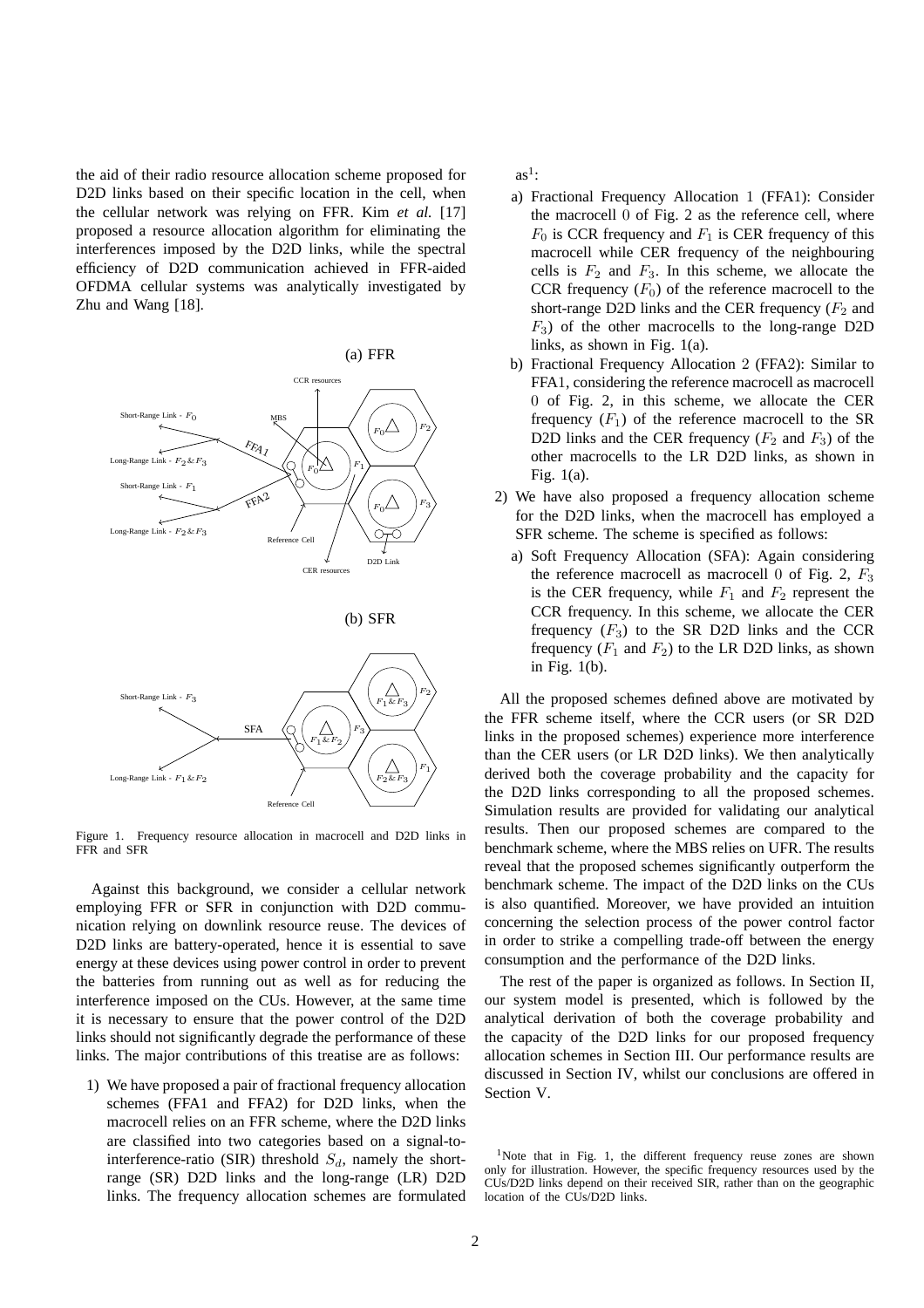

Figure 2. Hexagonal macrocell structure. The interference imposed by a UFR system on cell 0 is contributed by all the 18 neighbouring cells, while in a frequency reuse  $\frac{1}{3}$  system it is contributed only by the shaded cells.

# II. SYSTEM MODEL

We considered the cellular network shown in Fig. 2, supporting both orthogonal downlink cellular users (CUs) and D2D links where each macrocell is approximated by a circle of radius  $R_c$ . Considering the downlink of a cellular system, we introduced multiple D2D links that reuse the downlink resources of multiple CUs, where each CU occupies a dedicated resource block (RB).We assume that each CU's RB can be reused by at most one D2D link. This means that a single D2D link can reuse the resource blocks of several CUs, but one of the CU's resource blocks can be reused by only one D2D link at a time. In essence, this may be interpreted as a mapping of one D2D link to multiple resource blocks of different CUs. A similar D2D related constraint was imposed on the cellular user's RB in [20] and [21]. All possible transmission channels in the network are considered to be independent and identically Rayleigh distributed throughout this treatise. The D2D communication is incorporated as a complement to the underlying cellular communication and thus the CUs generally have a higher priority than the D2D links in a cell. The BS maintains reliable connection with the CUs under the power budget of  $P_c$ , while the D2D link reuses the randomly matched RB of the CU under the power budget  $P_d^{max}$  along with a power control factor of  $\epsilon$ . We assume that all the D2D links use a distance-dependent proportion of the total power [22]. In other words, the transmit power  $P_d$  of the D2D link is formulated as follows:

$$
P_d(r) = P_d^{max}\left(\frac{r}{R_2}\right)^{\alpha\epsilon}, \quad \forall r \in [R_1, R_2] \tag{1}
$$

where r is the distance and  $\alpha$  is the path-loss exponent between the D2D transmitter (Tx) and receiver (Rx). The minimum and maximum distance of the D2D link are denoted by  $R_1$  and  $R_2$ , respectively. The power control factor of  $\epsilon \in [0, 1]$  controls the power transmitted by the D2D Tx. A lower power control factor allows the D2D Tx to transmit at higher power, which might result in higher coverage quality and higher capacity for the D2D link. On the other hand, a higher power control factor reduces the amount of transmit power used by the D2D link. It is apparent from Eq. (1) that at  $\epsilon = 0$  the transmit power of all the D2D links present in the macrocell is  $P_d^{max}$ , while at  $\epsilon = 1$  the transmit power would be at its minimum. Furthermore, when the D2D Tx and Rx have the maximum distance of  $r = R_2$ , the transmit power for that D2D link would be  $P_d^{max}$ , regardless of the value of ǫ.



Figure 3. Illustration of the interfering links for two adjacent macrocells, when a D2D link is superimposed on a CU's RB.

When the MBS relies on UFR, the SIR at the D2D Rx, which is at a distance of  $l$  from the reference MBS and with a separation of  $r$  from the D2D Tx, is given by:

$$
\gamma_U(l,r) = \frac{P_d(r)h_d r^{-\alpha}}{I_{cd} + I_d},
$$
  
\n
$$
I_{cd} = \sum_{i \in \phi} P_c h_{cd,i} l_i^{-\alpha},
$$
  
\n
$$
I_d = \sum_{j \in \psi \setminus \{0\}} P_d(r_j) h_j d_j^{-\alpha}.
$$
\n(2)

Here  $P_d(r)$  and  $P_c$  denote the transmit power of the D2D Tx and of the MBS, respectively. Furthermore,  $I_{cd}$  is the interference experienced by the D2D Rx due to the downlink cellular communication, i.e. the interference caused by the MBSs transmitting on the same frequency band in the network, while  $I_d$  is the interference imposed by D2D links in other macrocells that reuse the same frequency band. The fadinginduced attenuation experienced by the channel between the D2D transmitter and receiver is  $h_d$ , while that of the channel spanning from the  $i^{th}$  MBS to the D2D Rx is  $h_{cd,i}$  and that of the  $j<sup>th</sup>$  D2D Tx in other macrocells to the D2D Rx is  $h_j$ . For the sake of better understanding, these channel fading gains for two adjacent macrocells are shown in Fig. 3, which can be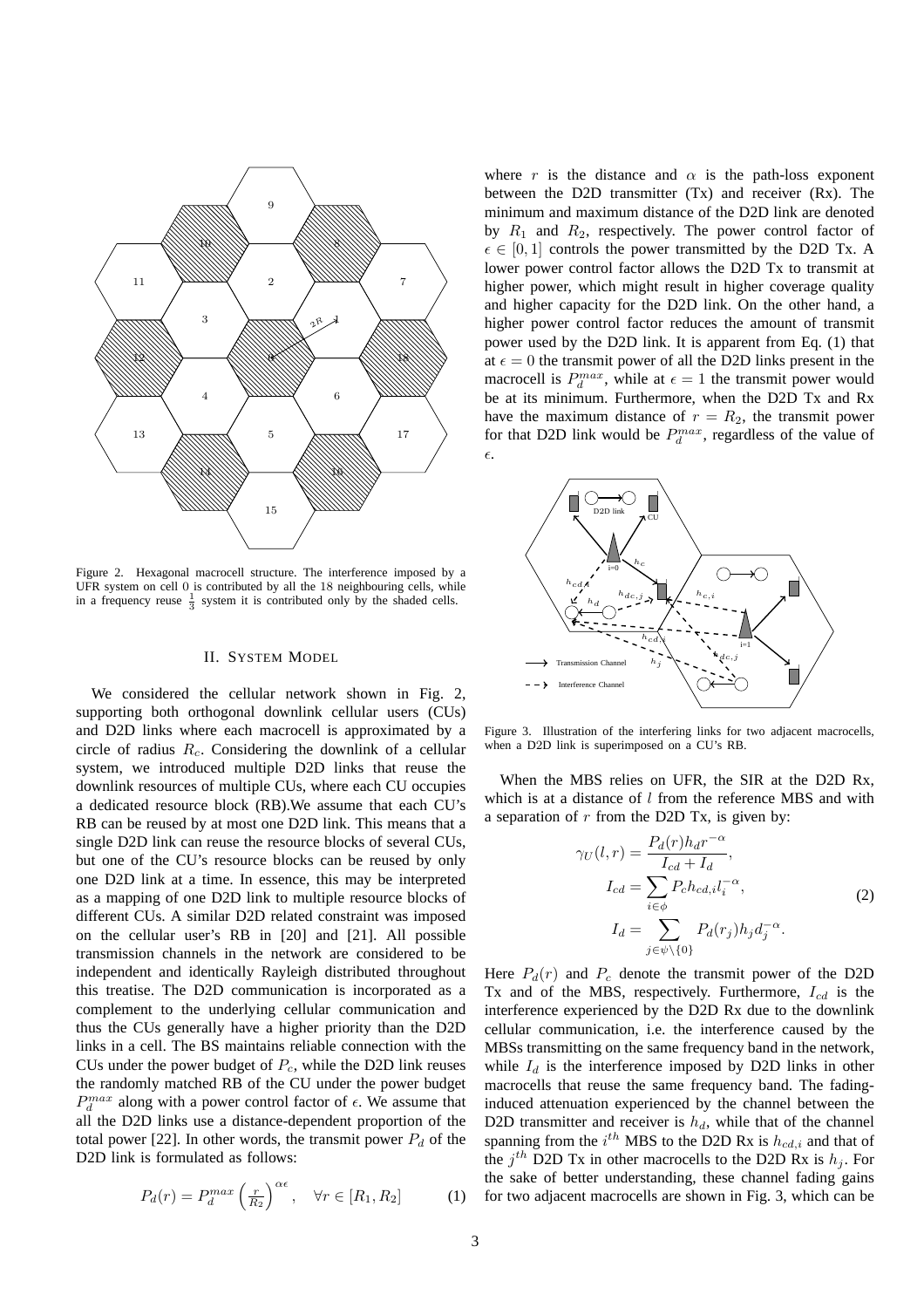easily extended to our network model of Fig. 2. Furthermore,  $\phi$  is the set of all macrocells present in the cellular network of Fig. 2, while  $\psi$  is the set of all the D2D links in other macrocells, operating on the same frequency set. Similarly, the SIR of CUs at a distance  $d_c$  from the MBS of the macrocell which is using UFR, can thus be written as:

$$
\gamma_c(d_c) = \frac{P_c h_c d_c^{-\alpha}}{I_c + I_{dc}},
$$
  
\n
$$
I_c = \sum_{i \in \phi \setminus \{0\}} P_c h_{c,i} d_{c,i}^{-\alpha},
$$
  
\n
$$
I_{dc} = \sum_{j \in \psi} P_d(r_j) h_{dc,j} l_{dc,j}^{-\alpha},
$$
\n(3)

where  $h_c$  denotes the fading gain of the MBS to CU link,  $h_{c,i}$ is fading gain experienced from the  $i^{th}$  MBS using the same frequency band to the CU and  $h_{dc,j}$  is the fading gain of the  $j<sup>th</sup>$  D2D Tx to the CU link operating in the same frequency band, as shown in Fig. 3. Here  $I_c$  represents the interference imposed by the MBSs on the CU using the same frequency band, while  $I_{dc}$  is the interference experienced by the CU due to the superimposed D2D links.

We consider two different frequency reuse schemes, namely the FFR and SFR regimes. In the FFR scenario, the total available bandwidth is divided into four orthogonal frequency bands, obeying  $F = F_0 + F_1 + F_2 + F_3$ . More particularly, the frequency band  $F_0$  is common to all the macrocells for the CCR region of the network, while  $F_i, i \in {1, 2, 3}$  is assigned to the users in the CER of the three adjacent macrocells, as shown in Fig. 1(a). The classification of CUs roaming in the CCR and CER of the macrocell is determined on the basis of their SIR and the predefined threshold SIR  $S_c$ . Now, in order to allocate an adequate frequency band to CU, we have to categorise them into CCR and CER users. The users that have an SIR higher than the predefined threshold SIR ( $\gamma_c > S_c$ ) constitute the CCR users, while the ones with an SIR lower than the threshold ( $\gamma_c \leq S_c$ ) are the CER users.

On the other hand, when considering SFR, the total available bandwidth is partitioned into three equal orthogonal frequency bands according to  $F = F_1 + F_2 + F_3$ , where one of the frequency bands  $F_i, i \in 1, 2, 3$  is used in the CER of the macrocell ensuring that it is orthogonal to the neighbouring CER of the adjacent macrocells, while the remaining twothirds of the frequency band is reserved for the CCR of the macrocell, as depicted in Fig. 1(b). Moreover, the MBS would transmit at power  $P_m$  in the CCR and at the power of  $\beta P_m$ in the CER of the macrocell<sup>2</sup>.

#### III. COVERAGE AND CAPACITY

The coverage probability is defined as a probability of successful communication between the source and destination. In other words, the coverage probability of the D2D link is obtained as the probability of the D2D links possessing an SIR

higher than the target SIR  $(T)$ <sup>3</sup>. It is affected by the distance  $r$  between the D2D Tx and the D2D Rx, by the transmit power  $P_d(r)$  of the D2D link as well as the interference  $I_{cd}$ experienced at the D2D Rx due to the cellular communication and the interference  $I_d$  owing to the D2D communication operating in the same frequency band. We would first derive the coverage probability of the D2D links, when the MBSs use UFR.

I

**Lemma 1.** *The coverage probability of the D2D links, when the MBSs use UFR is given by Eq. (4) at the top of the next page.*

*Proof.* See Appendix A for the proof.  $\Box$ 

#### *A. Fractional Frequency Reuse*

In UFR, the users roaming close to the MBS experience a lower co-channel interference than those, who are far from the MBS. However, the FFR relies on a combination of the frequency reuse factor of 1 and that of  $\frac{1}{3}$ , where the cell-centre users occupy a band having a reuse factor of 1 and the celledge users associated with a reuse factor of  $\frac{1}{3}$ . This implies that there is a reduction in the interference afflicted upon the cell-edge users due to the neighbouring cells. Let us first propose a pair of different frequency allocation schemes for the D2D links, when the MBSs use FFR and then derive the coverage probability of each of the proposed scheme. In order to define these two schemes, recall that we have classified the D2D link as SR D2D links and LR D2D links, based on the predefined threshold SIR  $(S_d)$ . The SR D2D link is defined as the link that has an SIR higher than the threshold SIR  $(\gamma_U > S_d)$ , while the LR D2D link has an SIR lower than the threshold SIR threshold ( $\gamma_U \leq S_d$ ). It is important to note that the SIR of the D2D link is calculated by assuming that the D2D link experiences interference from all the macrocells as well as from all the other D2D links that are present in the other macrocells and using the same frequency. Let us now describe our two frequency allocation schemes defined for the D2D links as follows:

- 1) Fractional Frequency Allocation 1 (FFA1): In this scheme, we allocate the CCR frequency of the reference macrocell to the SR D2D link and the CER frequency of the other macrocells to the LR D2D link. Upon considering the macrocell 0 of Fig. 2 as the reference cell,  $F_0$  is the CCR frequency, while the CER frequency of the neighbouring cells is  $F_2$  and  $F_3$ . Therefore, in FFA1, the SR D2D links would reuse  $F_0$ , while the LR D2D links would reuse  $F_2$  and  $F_3$ .
- 2) Fractional Frequency Allocation 2 (FFA2): In this scheme, we allocate the CER frequency of the reference macrocell to the SR D2D link and the CER frequency of the other macrocells to the LR D2D link. Similar to FFA1, the reference macrocell is cell 0 of Fig. 2, where

 ${}^{2}P_{m}=\frac{P_{c}}{\beta}, \beta \geq 1$ 

<sup>3</sup>The target SIR for all the D2D links is considered to be the same for the analytical derivation of their coverage probability.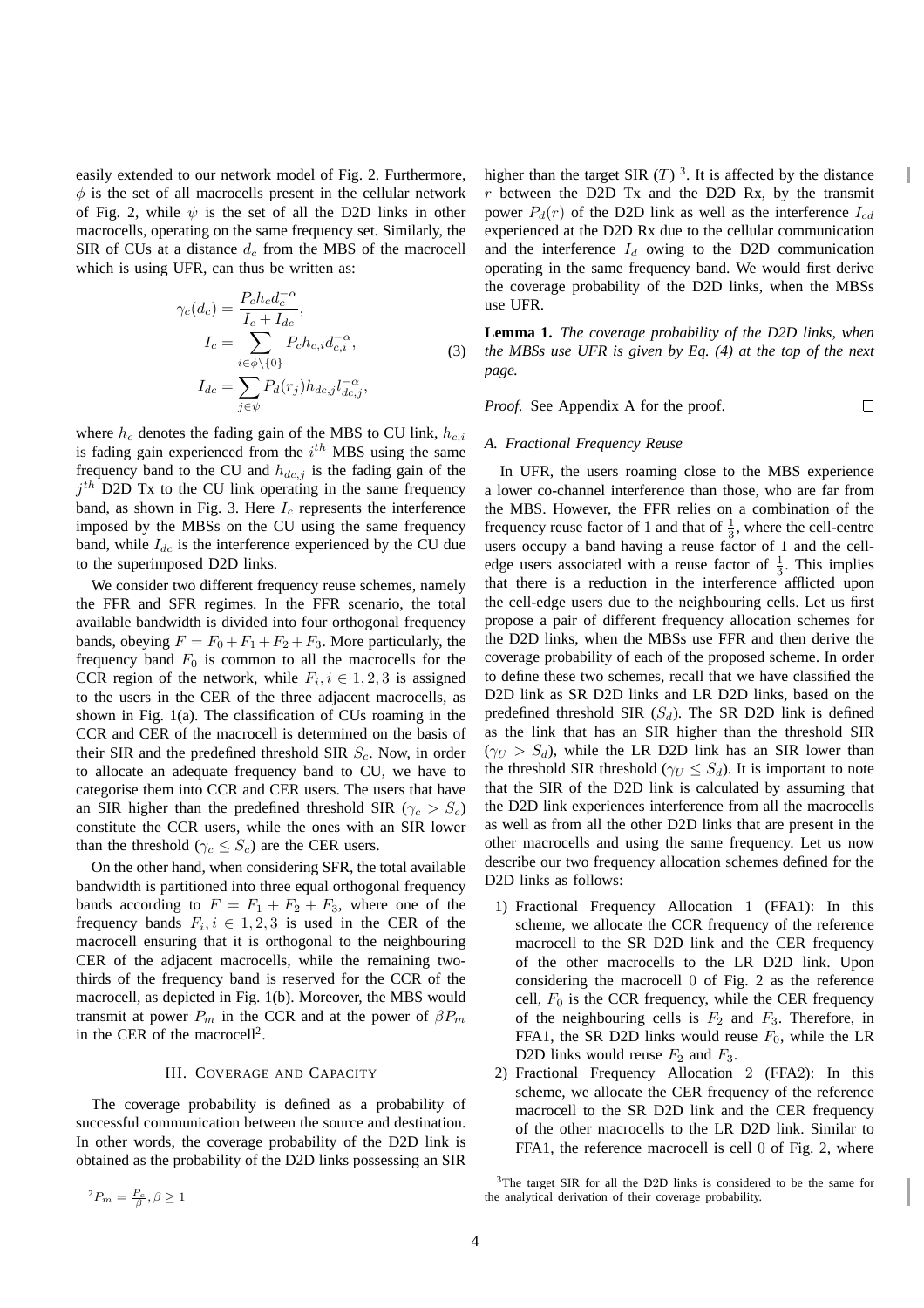$$
CP = \int_{0}^{R_c} \frac{R_2}{R_2 - R_1} {}_2F_1 \left[ \frac{1}{\alpha - \alpha \epsilon}, \theta(l), 1 + \frac{1}{\alpha - \alpha \epsilon}, \frac{-\lambda(l)R_2^{\alpha}T}{P_d^{\alpha \alpha}} \right] - \frac{R_1}{R_2 - R_1} {}_2F_1 \left[ \frac{1}{\alpha - \alpha \epsilon}, \theta(l), 1 + \frac{1}{\alpha - \alpha \epsilon}, \frac{-\lambda(l)R_1^{\alpha - \alpha \epsilon}R_2^{\alpha \epsilon}T}{P_d^{\alpha \alpha \epsilon}} \right] \frac{2l}{R_c^2} dl. \tag{4}
$$

the SR D2D links would reuse  $F_1$ , which is the CER frequency of the reference cell and the LR D2D links would reuse  $F_2$  and  $F_3$ .

The motivation behind this definition for the pair of schemes is the FFR scheme itself. In FFR, the cell-edge users (that have a low SIR) are assigned the frequency of  $F_i$ ,  $i \in 1, 2, 3$ , which results in a reduced co-channel interference. Correspondingly, the D2D links that have a high SIR are assigned  $F_0$  (or  $F_1$ ), while the D2D links having a low SIR are assigned  $F_2$  or  $F_3$ in FFA1 (or FFA2) for the sake of reducing the co-channel interference. In other words, initially we try to serve the D2D link at  $F_0$  (or  $F_1$ ), i.e. we find the SIR based on  $F_0$  (or  $F_1$ ). However, the D2D link that experiences a high level of interference, i.e. whose SIR is low, is allocated a new frequency from the set of frequencies  $F_2$  or  $F_3$ , which are not contaminated by the strong interference from reference MBS as shown in Fig. 1. The coverage probability of the D2D links when the MBSs use UFR was given by Eq. (26) of Appendix A and we would now extend the same result to the proposed schemes.

**Lemma 2.** *The coverage probability of a typical D2D link in the network of Fig. 2 using FFA*1 *is given by*

$$
CP_{FFA1} = \int_{0}^{R_c} CP(l, \max\{T, S_d\}) +
$$
  

$$
\hat{CP}(l, T)[1 - CP(l, S_d)]f_L(l)dl,
$$
 (5)

*where*  $CP(l, \max\{T, S_d\})$  *and*  $CP(l, S_d)$  *are defined in Eq. (25) from Appendix A. Similar to* CP(l, T) *which is defined for the frequency*  $F_0$ ,  $\hat{CP}(l,T)$  *can be derived for frequency*  $F_2$  *and*  $F_3$ *.* 

*Proof.* See Appendix B for the proof. 
$$
\Box
$$

Similarly, the coverage probability of a D2D link using FFA2 in the network of Fig. 2 is given as follows:

$$
CP_{FFA2}(l,r) = P[\tilde{\gamma}_U(l,r) > \max\{T, S_d\}] +
$$
  
 
$$
P[\hat{\gamma}_U(l,r) > T]P[\tilde{\gamma}_U(l,r) < S_d].
$$
 (6)

It is important to note that in FFA2, the SR D2D link reuses the CER frequency band for its communication process and since the transmission channels are independent of each other, the D2D links experience different fading gains as well as interference, which is characterised by the SIR denoted by  $\tilde{\gamma}_U(l, r)$ . However, for the LR D2D links in FFA2, the frequency band reused is the same as that reused by the LR D2D links in FFA1 and hence the SIR is denoted by  $\hat{\gamma}_{U}(l, r)$ in the above expression. Using the expression of coverage probability of the UFR defined in Eq. (26) we can write the final coverage probability expression of typical D2D links in the FFA2 scenario as:

$$
CP_{FFA2} = \int_{0}^{R_c} \tilde{CP}(l, \max\{T, S_d\}) +
$$
  

$$
\tilde{CP}(l, T)[1 - \tilde{CP}(l, S_d)]f_L(l)dl,
$$
 (7)

where similar to  $CP(l, T)$ ,  $\tilde{CP}(l, T)$  can be derived for the frequency  $F_1$ .

#### *B. Soft Frequency Reuse*

The macrocells relying on SFR techniques use one-third of the band allocated for the cell-edge users, which is set to be different from the neighbouring cells in order to avoid any interference, while the remaining two-thirds of the band is used for the cell-centre users. The MBS imposes power control for transmitting at the power of  $P_m$  for the CCR users, while at  $\beta P_m$  for the CER users. In this subsection, using the previous definitions of SR and LR D2D links, we propose a frequency allocation scheme for the D2D links, which is defined as follows:

1) Soft Frequency Allocation (SFA): In this scheme, we allocate the CER frequency to the SR D2D link and CCR frequency to the LR D2D link. Let us consider cell 0 of Fig. 2 as the reference macrocell, where the CCR and CER frequency bands are  $F_3$  and  $F_1$ ,  $F_2$  respectively. According to the definition of this scheme, the SR D2D links are allocated  $F_3$ , while the LR D2D links reuse  $F_1$ and  $F_2$ .

Similar to the previous derivation of the coverage probability for the FFR technique, we now continue by deriving the coverage probability for the proposed scheme, when network relies on SFR. We now derive the coverage probability of SFA.

**Lemma 3.** *The coverage probability of the D2D link in SFA can be expressed as*

$$
CP_{SFA} = \int_{0}^{R_c} CP_S(l, \max\{T, S_d\}) +
$$
  

$$
\hat{CP}_S(l, T)[1 - CP_S(l, S_d)]f_L(l)dl,
$$
 (8)

 $\Box$ 

*where similar to* CP(l, T) *given in Eq. (25) from appendix A,*  $CP_S(l, \max\{T, S_d\})$  and  $\hat{CP}_S(l, T)$  can be derived for the *CCR frequency and CER frequency.*

*Proof.* See Appendix C for the proof.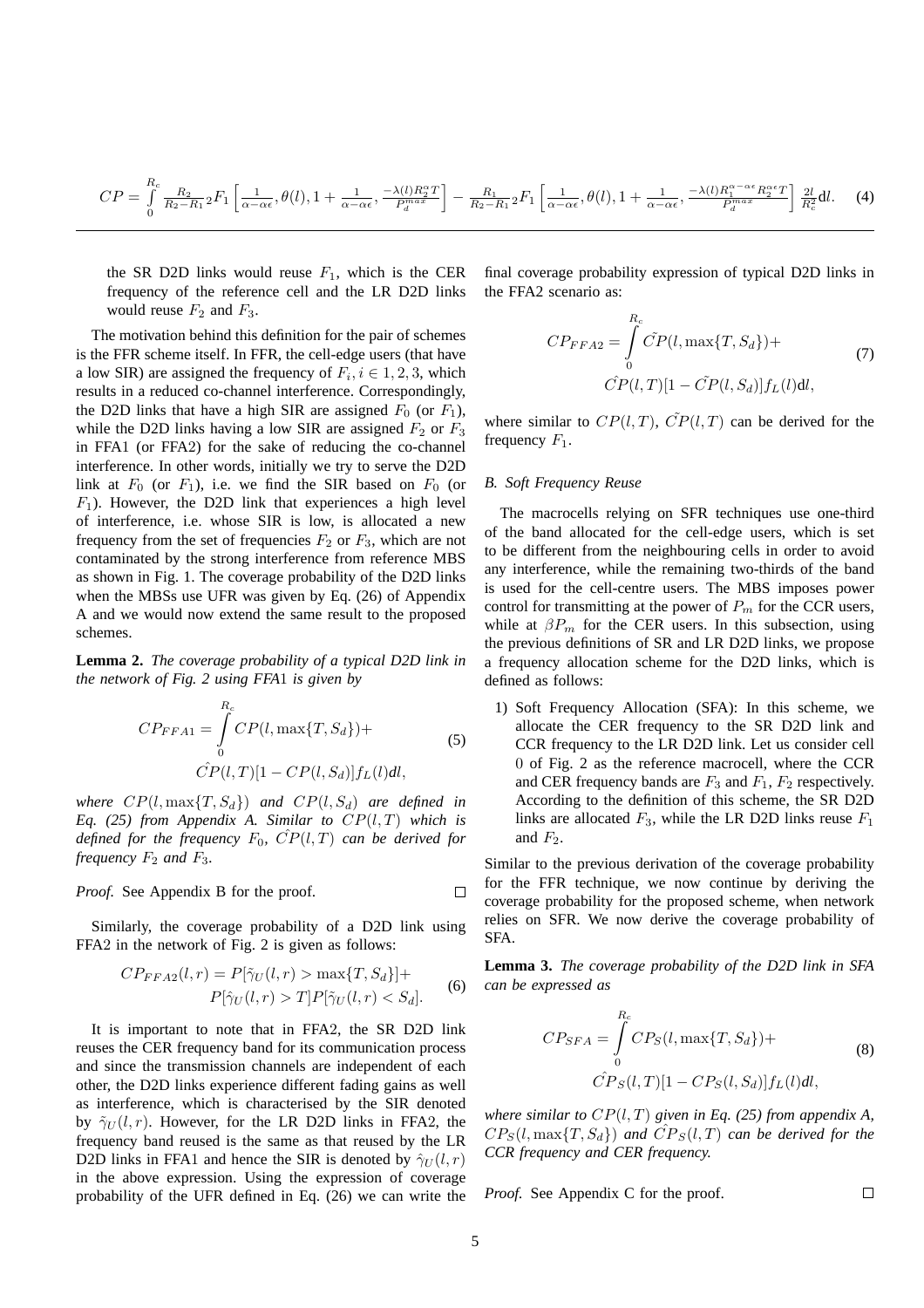# *C. Capacity*

In this subsection, we derive the capacity of all the proposed schemes as well as of the benchmark scheme. We commence with the benchmark scheme. The capacity is given by [12], [23],

$$
C = E[\ln(1 + SIR)]
$$
  
= 
$$
\int_{t>0} P[\ln(1 + SIR) > t]dt
$$
  
= 
$$
\int_{t>0} P[SIR > e^t - 1]dt.
$$
 (9)

Thus, the capacity is equivalent to the coverage probability evaluated at  $T = e^t - 1$  and then integrated over t. The capacity of a D2D link, which is at a distance of  $l$  from the MBS is given by Eq. (10) (see next page). By averaging over the distance from the MBS and the distance between the D2D link, the capacity of a typical D2D link is given by

$$
C = \int_{0}^{R_c} \int_{R_1}^{R_2} {}_{2}F_1\left(1, 1; \theta(l) + 1; 1 - \frac{P_d^{max}}{\lambda(l)r^{\alpha(1-\epsilon)}R_2^{\alpha\epsilon}}\right)
$$

$$
\frac{P_d^{max}}{\theta(l)\lambda(l)r^{\alpha(1-\epsilon)}R_2^{\alpha\epsilon}} \frac{1}{R_2 - R_1} dr \frac{2l}{R_c^2} dl
$$
(11)

Now, we derive the capacity of the D2D link for the proposed FFA1 scheme. The capacity of an SR D2D link is given by

$$
C_S(l,r) = \int_{t=0}^{\infty} \frac{P[\gamma_U(l,r) > \max\{e^t - 1, S_d\}]}{P[\gamma_U(l,r) > S_d]} dt
$$
  

$$
= \int_{t=0}^{\ln(1+S_d)} \frac{P[\gamma_U(l,r) > S_d]}{P[\gamma_U(l,r) > S_d]} dt + \int_{\ln(1+S_d)}^{\infty} \frac{P[\gamma_U(l,r) > e^t - 1]}{P[\gamma_U(l,r) > S_d]} dt
$$

$$
C_S(l,r) = \ln(1+S_d) + \frac{1}{P[\gamma_U(l,r) > S_d]} \int_{t=\ln(1+S_d)}^{\infty} \left(\frac{P_d^{max}}{\lambda(l)(e^t-1)r^{\alpha(1-\epsilon)}R_2^{\alpha\epsilon}+P_d^{max}}\right)^{\theta(l)} dt
$$
\n(12)

After simplification, we arrive at,

$$
C_{S}(l,r) = \ln(1+S_{d}) + \frac{2F_{1}\left[\theta(l),\theta(l);\theta(l)+1;(1+S_{d})^{-1}\left(1-\frac{F_{d}^{max}}{\lambda(l)r^{\alpha(1-\epsilon)}R_{2}^{\alpha\epsilon}}\right)\right](P_{d}^{max})^{\theta(l)}}{P[\gamma_{U}(l,r)>S_{d}]((1+S_{d})\lambda(l)r^{\alpha(1-\epsilon)}R_{2}^{\alpha\epsilon})^{\theta(l)}} \tag{13}
$$

Similarly, the capacity of a LR link is given by

$$
C_{L}(l,r) = {}_{2}F_{1}\left(1,1;\hat{\theta}(l) + 1;1 - \frac{P_{d}^{max}}{\hat{\lambda}(l)r^{\alpha(1-\epsilon)}R_{2}^{\alpha\epsilon}}\right) \times \frac{P_{d}^{max}}{\hat{\theta}(l)\lambda(l)r^{\alpha(1-\epsilon)}R_{2}^{\alpha\epsilon}}
$$
\n(14)

Similar to  $\theta(l)$  and  $\lambda(l)$  which are given in Eq. (21) and are defined for a frequency reuse 1,  $\hat{\theta}(l)$  and  $\hat{\lambda}(l)$  can be derived

for a frequency reuse of  $\frac{1}{3}$ . Then the capacity of a typical D2D link is given by

$$
C_{FFA1} = \int_{0}^{R_c} \int_{R_1}^{R_2} C_S(l, r) P[\gamma_U(l, r) > S_d] +
$$
  
\n
$$
\frac{2}{3} C_L(l, r) P[\gamma_U(l, r) < S_d] \frac{1}{R_2 - R_1} dr \frac{2l}{R_c^2} dl.
$$
\n(15)

The first term in Eq. (15) corresponds to the capacity of an SR D2D link that reuses  $F_0$ , whereas the second term denotes the capacity of the LR D2D link that reuses  $F_2$  and  $F_3$ . Here the factor  $\frac{2}{3}$  weights the second term due to the fact that among all the cell-edge sub-bands  $(F_1, F_2, F_3)$ , only  $F_2$ and  $F_3$  are used by the LR link in FFA1. The capacity of the other proposed schemes such as FFA2 and SFA can be derived using the process followed for FFA1. See Appendix D for the expressions of the capacity for the other schemes.

#### IV. SIMULATION RESULTS

In this section, we study the performance of the proposed schemes benchmarked against the scheme, when the MBS relies on UFR. In the scenario when the MBSs employ UFR, the frequency is reused according to a reuse factor of 1 and hence there is no need for any further classification into CCR and CER users, since all CUs will be using the same frequency band. Furthermore, a random frequency allocation scheme is assumed for the D2D links, which means that a random D2D-CU association is considered for the resource reuse in the benchmark scenario. Furthermore, we analyse the impact of the proposed schemes on the CU coverage probability along with that of our benchmark scheme. We have considered the network of 19 hexagonal cells seen in Fig. 2, where each macrocell is approximated by a circle of radius  $R_c = 1000m$ (except for Fig. 5) for ease of exposition. Each macrocell is a hybrid cell consisting of 100 CUs and 100 D2D links, where the MBS is located at the centre of the macrocell, while the CUs and the D2D links relying on downlink resources are distributed uniformly in the cell. Furthermore, all resource blocks are uniformly shared among the users and D2D links. In other words, if there are  $K$  users or D2D links and  $R$ resource blocks, then each user or each D2D link is assigned  $\frac{R}{K}$  resource blocks. Furthermore, for each user we compute the SIR, which is used for classifying the users into the CCR and CER. Note that the SIR is evaluated based on the CCR region. In other words, we first assume that all the users are in the CCR region and then compute the SIR. Furthermore, we compare the SIR to  $S_c$  and if the CU's SIR is higher than  $S_c$ , then the user will continue to rely on the same sub-band and will assumed to be a CCR user. By contrast, if the CU's SIR is lower than  $S_c$ , the user is assumed to be a CER user and hence will camp on new sub-band. Similarly, in a D2D link scenario, we first evaluate the SIR of the D2D user assuming that the D2D link is an SR D2D link and then compare the SIR to  $S_d$ . Now, if the D2D link's SIR is higher than  $S_d$ , the D2D link is assumed to be an SR link and will continue to use the same sub-band. By contrast, if the SIR is lower than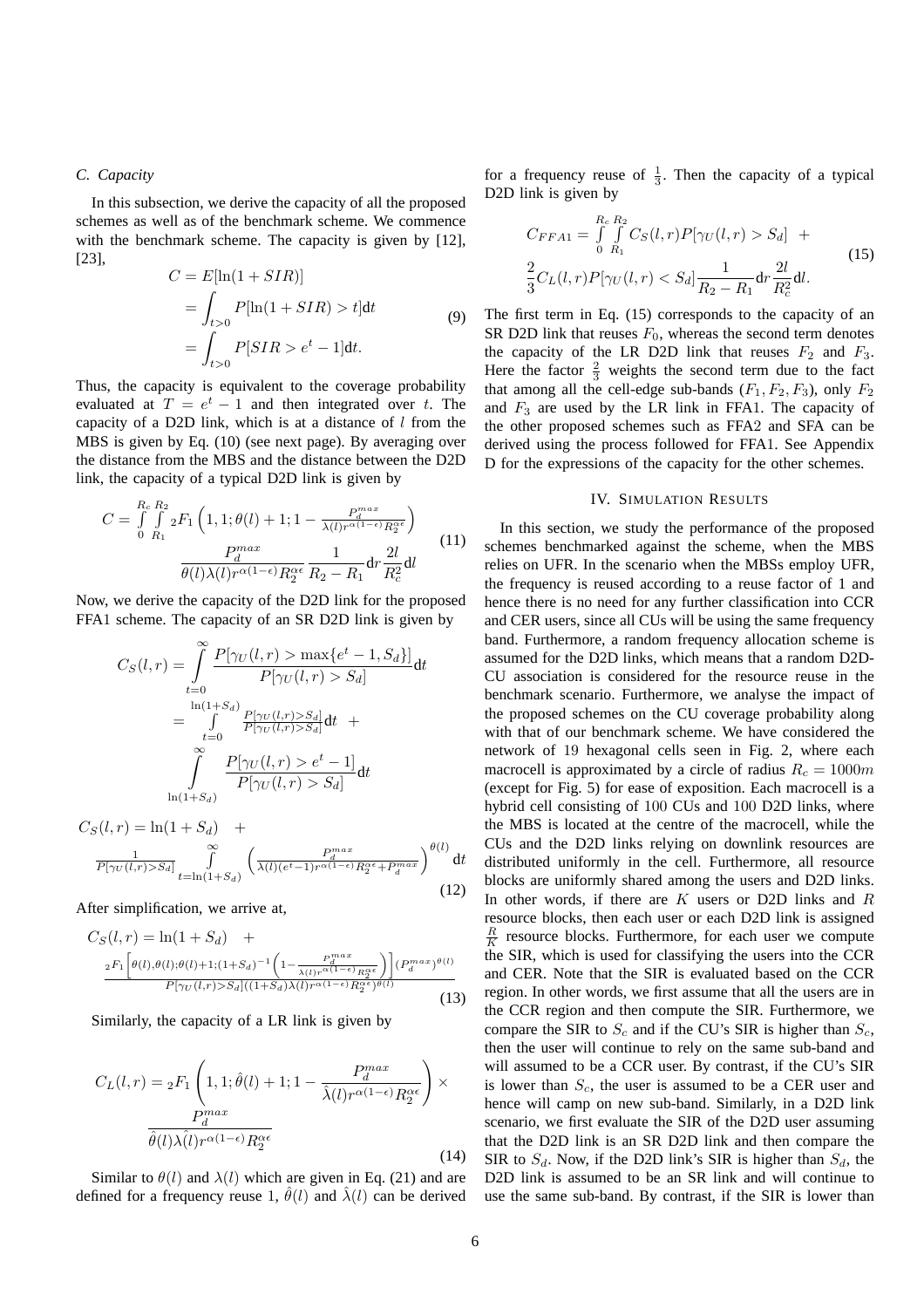$$
C(l,r) = \int_{t=0}^{\infty} \left( \frac{P_d^{max}}{\lambda(l)r^{\alpha(1-\epsilon)}R_2^{\alpha\epsilon} + P_d^{max}} \right)^{\theta(l)} dt = {}_2F_1\left(1,1;\theta(l)+1;1-\frac{P_d^{max}}{\lambda(l)(e^t-1)r^{\alpha(1-\epsilon)}R_2^{\alpha\epsilon}} \right) \frac{P_d^{max}}{\theta(l)\lambda(l)r^{\alpha(1-\epsilon)}R_2^{\alpha\epsilon}}.
$$
 (10)



Figure 4. Coverage probability of the D2D link for the proposed schemes relying on FFR. Here we have  $\alpha = 3, R_c = 1000m, P_c = 46$ dBm,  $P_d^{max} = 20$ dBm,  $S_d = 8$ dB,  $\epsilon = 0$ .

 $S_d$ , the D2D link is considered to be a LR link and hence will use a new sub-band, which is defined for the LR D2D link according to the proposed frequency allocation schemes. The distance  $r$  between the D2D Tx and Rx is also uniformly distributed in  $[R_1, R_2]$ , where the minimum distance  $R_1$  is set to 30 m and the maximum distance  $R_2$  is set to 50 m, i.e. r ∈ [30, 50]m, except for Fig. 5. *Similar setting for distance between D*2*D pair has been adopted in [24]–[26]*. The power budget of the MBS and D2D links is set to 46dBm and 20dBm, respectively. We assumed random mapping of the D2D links to the CU's resource blocks and the transmit power of the D2D links is a function of the distance  $r$ , as defined in Eq. (1) of Section II. The power control factor  $\epsilon$  is set to zero for all the results, unless otherwise stated. This means that the D2D links transmit at the maximum power. The transmission channels experience independent Rayleigh fading and a path loss factor of  $\alpha = 3$ . We have analysed the proposed schemes and the benefits of power control in the D2D links by dividing this section into three parts as follows:

#### *A. Fractional Frequency Reuse*

In this section, we analyse the performance of the proposed frequency allocation schemes for the D2D links, when the MBS employs FFR. Explicitly, we evaluate the coverage probability and capacity of the D2D links as well as their impact on the CU's coverage probability. We commence with a discussion of the performance of both FFA1 and FFA2 on

the coverage probability of the D2D link, where we consider  $\alpha = 3$  and  $S_d = 8$  dB. Fig. 4 depicts the coverage probability of the D2D link for both FFA1 and FFA2, when the MBS uses FFR against the benchmark scheme of UFR. First of all, it can be clearly seen that the analytical results closely match the simulations. Secondly, UFR results in the lowest coverage probability amongst all the schemes, since the D2D link experiences interference from all the MBSs including the reference MBS<sup>4</sup>. Interestingly, both the proposed FFA1 and FFA2 schemes provide a significantly better performance than the UFR scheme. The reason for this trend is as follows: the LR D2D links which otherwise have a significantly lower SIR in the UFR scheme, experience no interference from the reference MBS and they experience the same amount of interference as the frequency reuse  $\frac{1}{3}$  pattern. Moreover, FFA2 provides a better coverage probability than FFA1, since FFA2 utilizes the cell-edge frequency of the reference cell, whereas FFA1 utilizes the cell-centre frequency of the reference cell. This means that in FFA2 the interference experienced by the SR D2D links is reduced, since it has a frequency reuse of  $\frac{1}{3}$ , while in FFA1 it obey a frequency reuse 1 pattern, hence increasing the total interference, thereby decreasing the coverage probability for the latter scheme. This can be shown using the analytical expressions as well, when  $S_d \geq T$ . The coverage probability of a typical D2D link, when  $S_d \geq T$ using FFA1 is given by Eq. (5),

$$
CP_{FFA1} = \int_{0}^{R_c} [CP(l, S_d) + \hat{CP}(l, T)(1 - CP(l, S_d))] f_L(l) \mathrm{d}l,
$$

where the term  $CP(l, S_d)$  denotes the coverage probability of the D2D link, when it relies on the CCR frequency of the reference cell. Similarly, the term  $[1 - CP(l, S_d)]$  denotes the coverage probability of the D2D link, when it utilises the CER frequency of the neighbouring cells. Furthermore, the coverage probability of a typical D2D link associated with  $S_d \geq T$  using FFA2 is given in Eq. (7),

$$
CP_{FFA2} = \int_{0}^{R_c} [\tilde{CP}(l, S_d) + \hat{CP}(l, T)(1 - \tilde{CP}(l, S_d))] f_L(l) \text{d}l.
$$

Here the term  $\tilde{CP}(l, S_d)$  denotes the coverage probability of the D2D link when it utilises the cell-edge frequency of the reference cell. Note that  $CP(l, S_d) < CP(l, S_d)$ , where  $CP(l, S_d)$  and  $CP(l, S_d)$  are the coverage probability of the D2D links, when they utilise the CCR frequency and the CER frequency of the reference cell, respectively. In other words, while calculating  $CP(l, S_d)$ , the interference experienced by the D2D links is reduced, since it has a frequency reuse of  $\frac{1}{3}$ , while for calculating  $CP(l, S_d)$  it obeys unity frequency reuse pattern. In order to compare the coverage probability of

<sup>4</sup>Here reference MBS is the one where D2D link is present.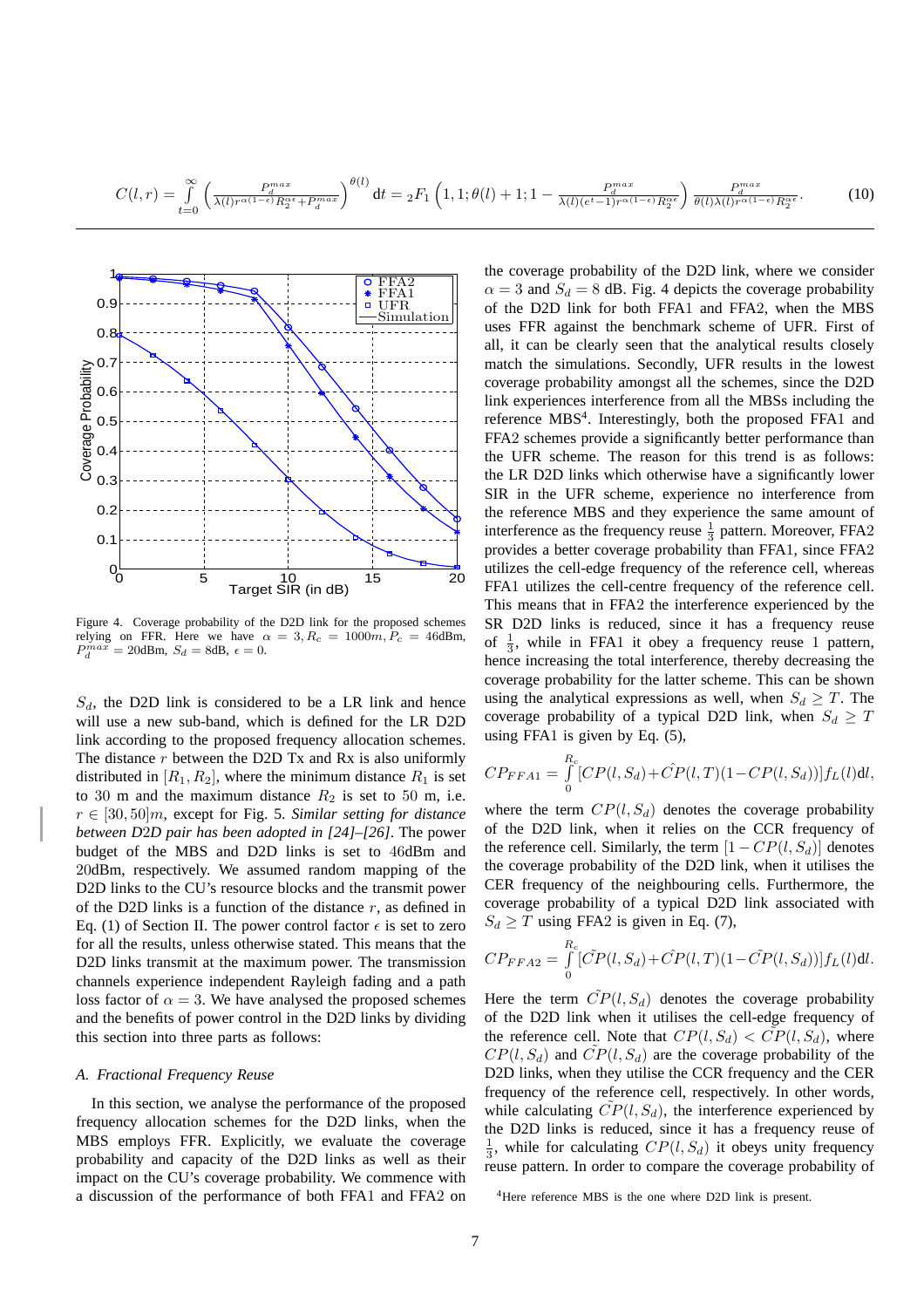

Figure 5. Coverage probability of the D2D link for the proposed schemes relying on FFR. Here we have  $\alpha = 3, R_c = 500m, r \in [20, 40], P_c =$ 46dBm,  $P_d^{max} = 20$ dBm,  $S_d = 8$ dB,  $\epsilon = 0$ .

both the schemes, we have rearranged the expressions given in Eq. (5) and Eq. (7) as

$$
CP_{FFA1} = \int_{0}^{R_c} [\hat{CP}(l,T) + CP(l,S_d)(1 - \hat{CP}(l,T))] f_L(l) \text{d}l,
$$
\n(16)

*and*

$$
CP_{FFA2} = \int_{0}^{R_c} [\hat{CP}(l,T) + \tilde{CP}(l,S_d)(1 - \hat{CP}(l,T))] f_L(l) \text{d}l,
$$
\n(17)

Recall that we have  $CP(l, S_d) < \tilde{CP}(l, S_d)$  and hence it is apparent from Eq. (16) and Eq. (17) that  $CP_{FFA1} < CP_{FFA2}$ , which conforms with the results presented in Fig. 4.

In Fig. 5, we present coverage probability of D2D links relying on the parameter setting of  $R_c = 500m$  and  $r \in$ [20, 40], which indicates that our analysis is indeed valid for any parameter setting. Moreover, a change in the value of  $R_c$ as well as  $r$  will not affect the performance trends of the proposed schemes. In other words, both the proposed FFA1 and FFA2 schemes provide a significantly better performance than the UFR scheme. Furthermore, FFA2 provides a better coverage probability than FFA1.

Fig. 6 provides simulation results, where each D2D link has a different target SIR. In particular, we have plotted the coverage probability versus the SIR threshold, where each D2D link has been randomly assigned different target SIRs ranging between [2, 8]dB. Interestingly, the behaviour of the proposed schemes investigated in the scenarios, when the D2D links have different target SIRs, remain similar to that of the D2D links having the same target SIR. In other words, both the proposed FFA1 and FFA2 schemes provide a significantly better performance than the UFR scheme.



Figure 6. Coverage probability of the D2D link for the proposed schemes relying on FFR. Here we have  $\alpha = 3, R_c = 1000m, P_c = 46$ dBm,  $P_d^{max} = 20$ dBm,  $\epsilon = 0$ , and  $T \in [2, 8]$ dB.



Figure 7. Capacity of the D2D link for the proposed schemes relying on FFR. Here we have  $\alpha = 3$ ,  $R_c = 1000m$ ,  $P_c = 46$ dBm,  $P_d^{max} = 20$ dBm,  $\epsilon = 0.$ 

Moreover, FFA2 provides a better coverage probability than FFA1. We have however not derived the coverage probability and rate expressions, when the D2D links can have different target SIR. It would be interesting to analytically study the performance of D2D links in our future work, when they have different target SIRs.

The capacity of the D2D link for the proposed schemes is shown as a function of the threshold SIR in Fig. 7. It can be observed that as the threshold SIR increases, the capacity of FFA1 first increases and then decreases, but it has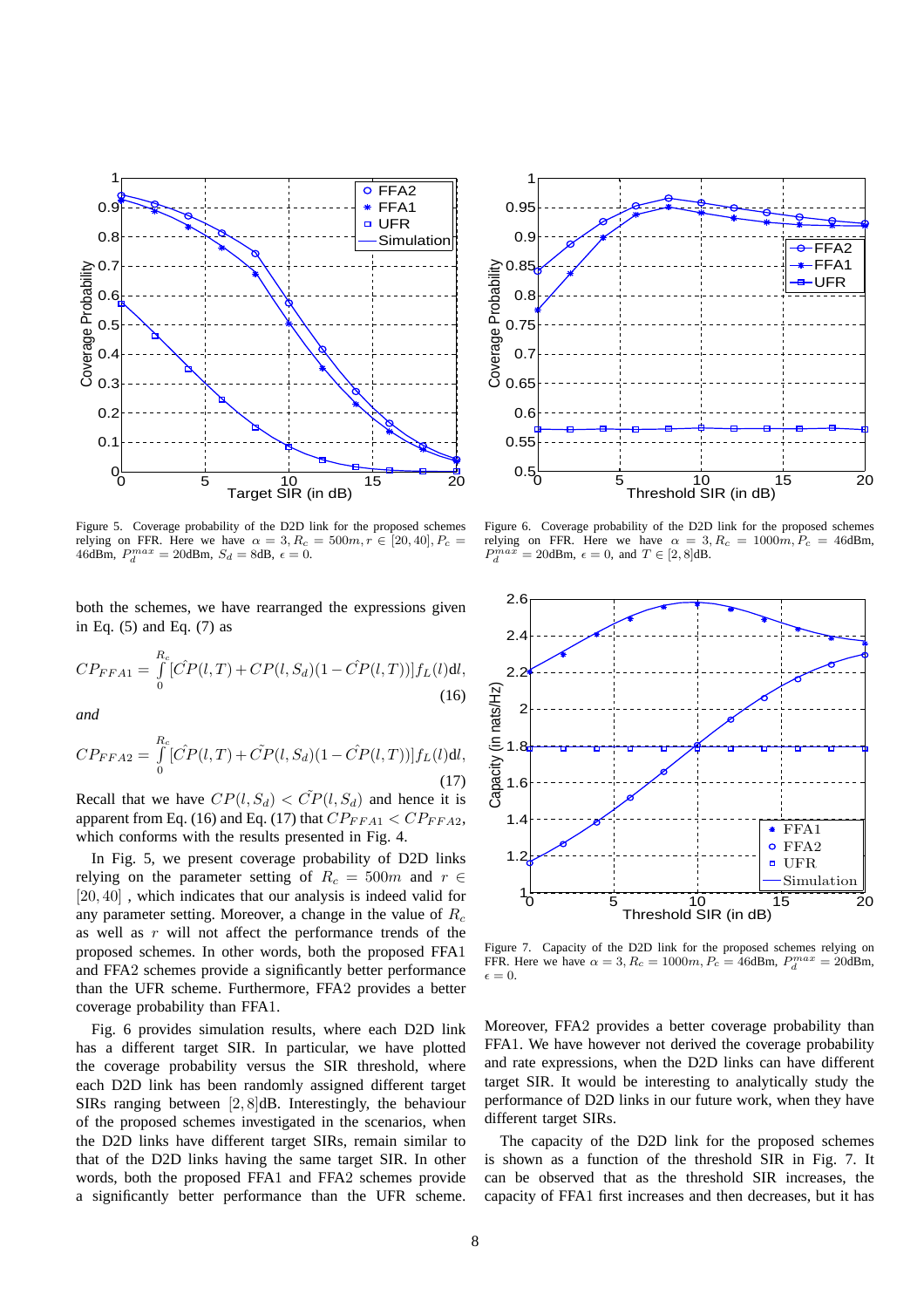a significantly higher capacity than the benchmark scheme. A lower value of the threshold SIR may assign too many D2D links from the LR link resources to the SR link resources, while a higher value increases the number of LR D2D links. In either case, the capacity will be reduced. The reason behind this trend is the fact that the capacity of D2D links is influenced both by the SIR of the link as well as by the bandwidth allocated for the frequency resources of the CER and CCR regions in the macrocell. In other words, at a lower threshold SIR, there would be more SR D2D links, which would have a higher bandwidth, but would have a lower SIR, since the interference experienced is increased owing to the employment of the CCR frequency. Hence the overall impact of both these factors would reduce the capacity of D2D links at a low threshold SIR. Similarly, at higher threshold SIRs, there may be more D2D links that are now considered as LR links, that would have provided a higher rate due to a higher SIR, but at the same time it has a lower bandwidth owing to the utilisation of the CER frequency, thereby reducing the overall rate. On the other hand, the capacity of FFA2 increases as the threshold SIR increases. This is due to the fact that in FFA2 D2D links only reuse the CER frequency resources of the MBS. This means that when the threshold SIR increases, the CER frequency resources are increased and hence the capacity of FFA2 increases. Moreover, at a higher threshold SIR, the capacity of FFA2 approaches that of FFA1 due to the fact that both the proposed schemes only use the CER frequency resources at a higher threshold SIR. Note that  $S_d$ in FFA1 and FFA2 can be chosen according to

and

 $CP_{FFA1,SR} = \int_{0}^{R_c}$ 

$$
CP_{FFA2,SR} = \int_{0}^{R_c} CP_{FFA1,SR}(l, S_d) \frac{2l}{R_c^2} dl = \frac{F_1}{F},
$$

 $\int\limits_0^{\tau} CP_{FFA1,SR}(l,S_d) \frac{2l}{R_c^2} {\rm d}l = \frac{F_0}{F}$ 

respectively. Here  $CP_{FFA1,SR}$  and  $CP_{FFA2,SR}$  denote the specific fraction of D2D links who are categorized into SR links under FFA1 and under FFA2, respectively. Therefore, operators need to carefully choose the value of  $F_i$  for D2D links aided cellular networks since  $S_d$  and hence the performance of D2D links depends on  $F_i$ .

We will now analyse the impact of the proposed schemes on the coverage probability of the CUs in Fig. 8 for five different cases:  $(i)$  when there are no D2D links and the CU uses UFR,  $(ii)$  when there are D2D links and the CU uses UFR,  $(iii)$  when the D2D links use FFA1.  $(iv)$  when the D2D links use FFA2  $(v)$  when there are no D2D links and the CU uses FFR. All the results are plotted using simulations. It can be observed that the coverage probability of the CU is the lowest when FFA2 is used in the D2D link, since FFA2 only utilizes the CER frequency resources of the MBS. This means that the specific CER users experiencing a low SIR would now experience an even higher interference owing to the presence of D2D links that are reusing the CER user's RB, hence reducing the coverage probability of CER users.



Figure 8. Impact of the proposed FFA1 and FFA2 schemes on the CU's coverage probability. Here  $\alpha = 3, R_c = 1000m, P_c = 46$ dBm,  $P_d^{max} = 20$ dBm,  $S_C = 3$ dB,  $\epsilon = 0$ .



Figure 9. Coverage probability of the D2D link for the proposed SFA scheme. Here we have  $\alpha = 3, R_c = 1000m, P_c = 46$ dBm,  $P_d^{max} = 20$ dBm,  $S_D = 8$ dB,  $\epsilon = 0$ .

As expected, the coverage probability of CU operating in the absence of D2D links is the highest followed by the CUs when FFA1 is used in the D2D links. It is interesting to note that the coverage probability degradation of CU is lower, when the D2D links use FFA1 than in the case, when the D2D links use UFR.

# *B. Soft Frequency Reuse*

In this section, we present the performance analysis of the proposed frequency allocation scheme for D2D links,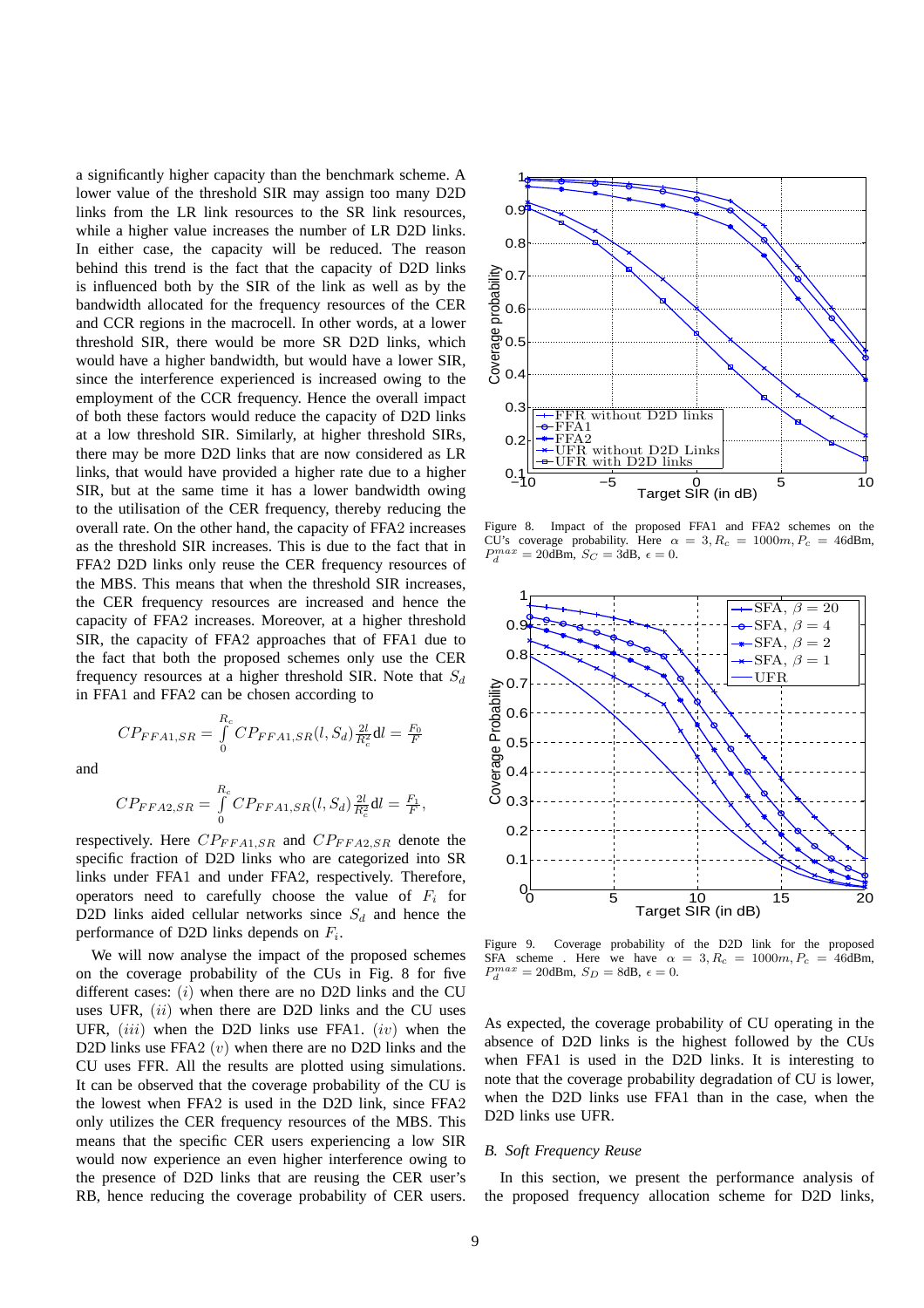when the macrocell employs SFR, which is also benchmarked against the traditional UFR scheme. We assume that each MBS transmits at a power of  $P_m = \frac{P_c}{\beta}$  in the CCR and at a power of  $\beta P_m$  in the CER, for ensuring that the maximum power transmitted by any MBS does not exceed its power budget. We would first discuss the coverage probability of D2D links in the case of the SFA scheme for different values of the power control factor β. It would be fair to compare the UFR scheme to the SFA scheme, when  $\beta = 1$ , since the transmit power of the MBS would be the same for both schemes. It can be clearly seen from Fig. 9 that our proposed scheme has a higher coverage probability than the benchmark scheme. Interestingly, the proposed SFA scheme associated with  $\beta = 1$ provides a better coverage probability than the benchmark scheme. This improvement in the coverage probability of the SFA scheme over that of the UFR scheme is due to the resultant sub-band diversity gain<sup>5</sup> achieved by the system, when the D2D link is classified as either an SR or LR D2D link. Moreover, it can be observed that upon increasing the value of the power control factor  $\beta$ , the coverage probability of D2D links is improved. The reason behind this phenomenon is that as the value of  $\beta$  increases, the transmit power  $P_m$  in the CCR region decreases and hence the interference imposed by the reference MBS on the LR D2D links employing SFA decreases, which results in an increased SIR, hence supporting a higher coverage probability for the D2D links.

We also analysed the capacity of the D2D links using the proposed scheme, when the MBS employs SFR, as shown in Fig. 10. It is interesting to note that the capacity of the proposed scheme increases upon increasing the value of the power control factor  $β$  of the MBSs. As  $β$  increases, the D2D links experience a reduced interference, thereby increasing their SIR and hence improving the capacity of the D2D links. Moreover, it can be clearly seen that our proposed scheme performs significantly better than that of the UFR benchmark scheme due to the reduced interference at the D2D receivers and as a benefit of the sub-band diversity gain achieved by the proposed scheme at the D2D links. However, for the case of  $\beta = 1$ , there is only one reason that is the sub-band diversity gain achieved by the proposed scheme as the transmit power of MBS is same for all the schemes in the curve and hence induce same interference.

# *C. Power Control for the D2D links*

In this section, we will analyse the effects of distance-based power control on the D2D links defined in Eq. (1) of Section II using simulations. We will first characterise the impact of the distance  $(r)$  on the normalised transmit power of a typical D2D link shown in Fig. 11, parametrized by the power control



Figure 10. Capacity of the D2D link for the proposed schemes relying on SFR. Here we have  $\alpha = 3$ ,  $R_c = 1000m$ ,  $P_c = 46$ dBm,  $P_d^{max} = 20$ dBm,  $\epsilon = 0.$ 

factor  $\epsilon$ . It can be clearly seen that as the distance between the D<sub>2</sub>D transmitter and receiver increases, the transmit power required by the link increases, as expected. It can also be observed that at  $\epsilon = 0$ , all the D2D Txs would transmit at an equal power of  $P_d^{max}$  and hence the normalised transmit power would be 1. However, at  $\epsilon = 1$ , the power received at the D2D Rx would be equal and hence the normalised transmit power is the lowest. Moreover, an interesting observation that can be made from Fig. 11 is that as the power control factor  $\epsilon$ increases, the rate at which the transmit power of the D2D Tx decreases is reducing. For example, at a distance of  $r = 30m$ for the D2D link, as  $\epsilon$  varies from 0 to 0.2, the normalised transmit power is reduced from 1 to 0.66. However, when  $\epsilon$ changes from 0.8 to 1, the normalized power reduces from 0.195 to 0.13.

| $\epsilon$ | UFR  | FFA <sub>1</sub> | FFA <sub>2</sub> | <b>SFA</b> |
|------------|------|------------------|------------------|------------|
| 0          | 17.8 | 24.2             | 20.1             | 24.7       |
| 0.5        | 21.0 | 30.0             | 25.5             | 30.4       |
|            | 23.8 | 35.0             | 30.6             | 35.2       |
| Table I    |      |                  |                  |            |

ENERGY EFFICIENCY OF OUR FOUR FREQUENCY REUSE SCHEMES UPON VARYING THE POWER CONTROL FACTOR  $\epsilon$  OF THE D2D LINKS

Table 1 shows the energy efficiency of the different schemes for different power control factors. Energy efficiency is defined as a ratio of the total average rate of D2D links to the total average power of D2D links corresponding to a particular value of the power control factor  $\epsilon$  for the different frequency allocation schemes. Therefore, the unit of energy efficiency is nats/s/Watts. Observe that all the proposed schemes provide a better energy efficiency than UFR, whilst FFA1 attains a higher energy efficiency than FFA2, since FFA1 uses a higher bandwidth compared to FFA2. Moreover, SFA achieves a

<sup>5</sup>A D2D link using the CCR frequency will now be assigned a new sub-band that corresponds to the CER frequency of other cell if its SIR is lower than the threshold SIR ( $\gamma_U > S_d$ ), implying that this D2D link will now experience a new fading power, since the fading is assumed to be independent across the sub-bands. Therefore, there is gain achieved by the system due to allocation of a new sub-band and we call it sub band diversity gain.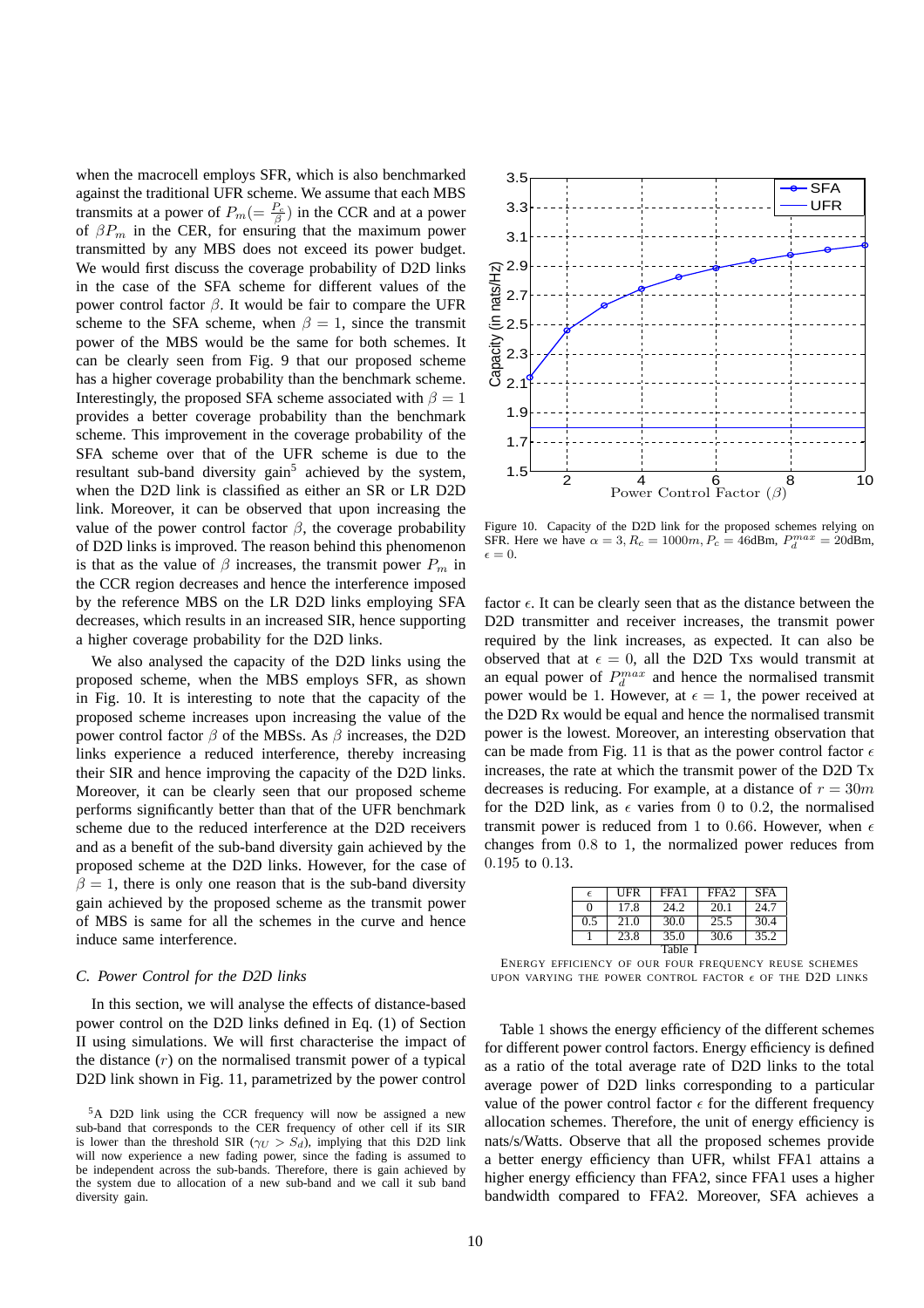

Figure 11. Normalised transmit power versus the D2D link length for different values of the power control factor. Here we have  $\alpha = 4$ .

higher energy efficiency than both FFA1 and FFA2, since it can use all the available bandwidth for D2D communication. Let us now analyse the impact of the power control factor on the energy efficiency. It can be observed that as the power control factor increases, the energy efficiency increases. Interestingly, the increase in energy efficiency is higher, when  $\epsilon$  changes from 0 to 0.5 than when it changes from 0.5 to 1. For example, the energy efficiency improvement is 24.3% when  $\epsilon$  changes from 0 to 0.5, whereas it is only 17.3%, when it changes from 0.5 to 1 for FFA1.

Finally, we characterise the impact of the power control factor  $\epsilon$  on the coverage probability of our proposed schemes and of the benchmarker in Fig. 12. It can be clearly seen that as the value of  $\epsilon$  increases, i.e. the transmit power of the D2D links decreases, the coverage probability of the D2D links decreases for all the schemes, owing to the reduced SIR of the D2D links. However, the coverage probability reduction of UFR is higher than that for FFA1 and FFA2 in the lower target SIR region. This is due to the fact that the D2D link that has a low SIR due to its high power control factor can be treated as a LR D2D link and thus it will experience a low interference, which in turn would enhance the coverage probability of D2D links in the proposed schemes.

As mentioned previously, the primary motivation of proportional power control of the D2D links is to utilize its energy efficiently. It can be concluded from Fig. 11 and Fig. 12 that when the power control factor is around 0.5, a significant amount of power can be saved at a marginal coverage probability degradation, especially for a low target SIR in case of FFA1 and FFA2. Moreover, Table I suggested



Figure 12. D2D coverage probability versus the target SIR for the proposed schemes parametrized by the power control factor. Here we have  $\alpha = 3, R_c = 1000m, P_c = 46$ dBm,  $P_d^{max} = 20$ dBm,  $S_D = 8$ dB,.

that 0.5 is a good choice for striking a compromise in terms of energy efficiency at the D2D links for all proposed schemes. Therefore,  $\epsilon = 0.5$  can be preferred over other values of  $\epsilon$ .

# V. CONCLUSIONS

In this treatise, we proposed three frequency allocation schemes, namely FFA1 and FFA2 when MBS uses FFR, while SFA when the MBS employs SFR. These schemes impose less interference on the D2D links, while at the same time satisfying the QoS requirement of the CUs in the macrocell. We analytically derived both the coverage probability and the capacity of D2D links, when they rely on distance-proportional power control under the proposed schemes and found that the simulation results confirm our analysis. It was revealed by our performance results that our frequency allocation schemes significantly outperform the UFR benchmark scheme. Moreover, the impact on the coverage probability of CUs was also studied. Finally, it was shown that the power control factor should be about 0.5 in order to strike an appealing trade-off between the energy consumption and the performance of D2D links. Future work could analyse the performance of the proposed schemes, when the D2D links rely on energy harvesting [27]. It would be also interesting to study the performance of these schemes, when multiple antennas are employed at the D2D transmitter and receiver, when MBS uses ICIC schemes [28].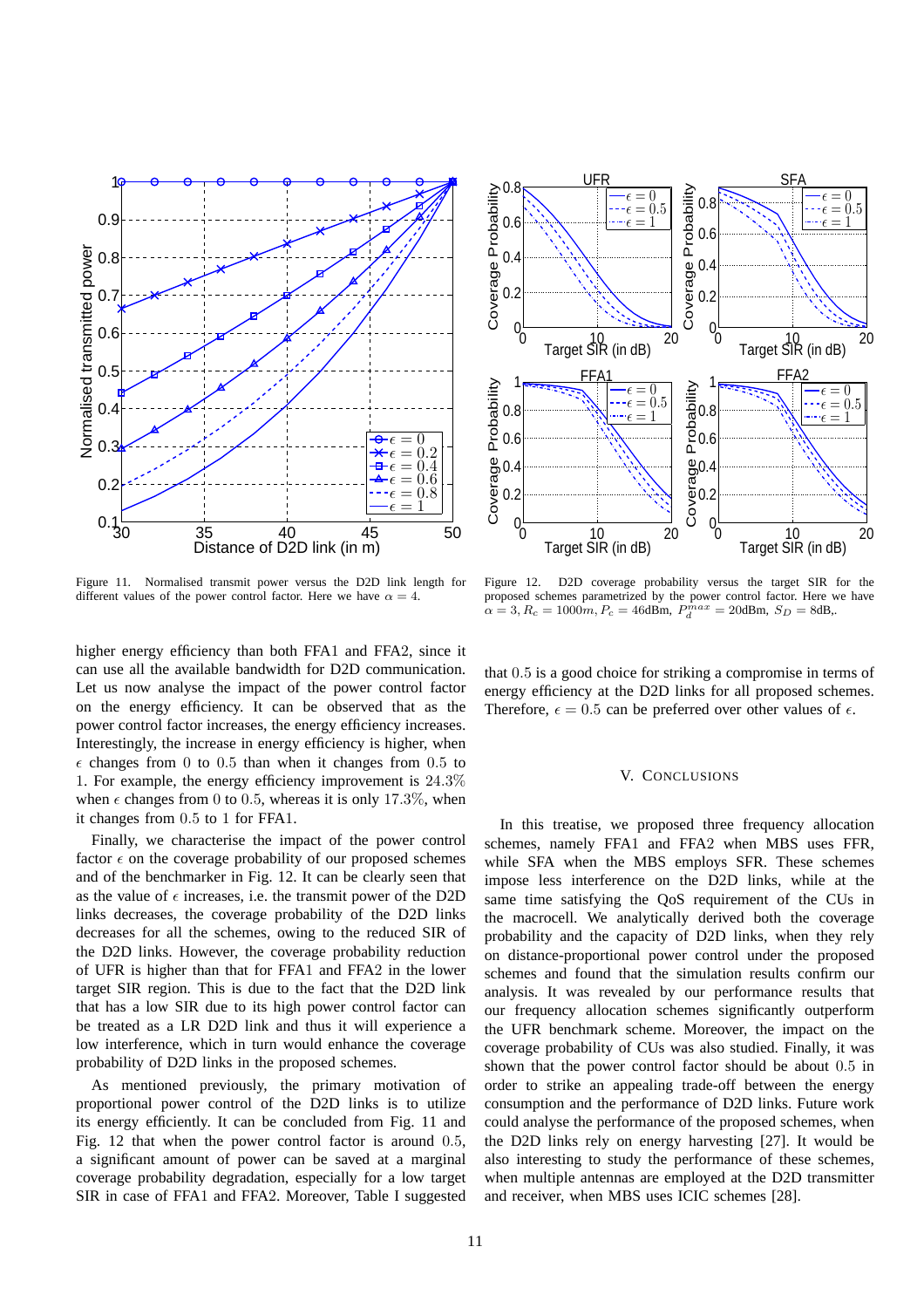#### APPENDIX A

The coverage probability of a D2D link as defined in Section III is given by

$$
P[\gamma_U(l,r) > T] = P\left[\frac{P_d(r)h_d r^{-\alpha}}{I_{cd} + I_d} > T\right]
$$

$$
= P\left[h_d > \frac{T(I_{cd} + I_d)}{P_d(r)r^{-\alpha}}\right].
$$
(18)

Since the fading gain of the D2D link is exponentially distributed, i.e.,  $h_d \sim \exp(1)$ , we get,

$$
P[\gamma_U(l,r) > T] = E_{h_{cd,i},h_{d,j}} \left[ \exp\left( -\frac{T(I_{cd} + I_d)}{P_d(r)r^{-\alpha}} \right) \right].
$$
 (19)

Recall from Eq. (2) that  $I_{cd} = \sum$  $\sum_{i \in \phi} P_c h_{cd,i} l_i^{-\alpha}, I_d =$  $\sum P_d(r)h_j d_j^{-\alpha}$  as mentioned in Section II. Since we have  $j \in \psi$ <br>Rayleigh channels,  $h_{cd,i} \sim \exp(1)$  and  $h_j \sim \exp(1)$  are considered, hence  $I_{cd} + I_d$  is the sum of the weighted exponential variates. By exploiting the fact that the weighted exponential variates  $h'_{cd,i} = wh_{cd,i}$  (w is the weight of the exponential random variable  $h_{cd,i}$ ) can be written as exponential variates associated with a weighted scaling parameter, we have,  $h'_{cd,i} \sim \exp(w)$ . Thus,  $I_{cd} + I_d$  is the sum of independent and non-identical exponential variates. Let us now use the moment matching technique for evaluating the equivalent distribution of  $I_{cd} + I_d$ , namely that of the total interference experienced by the D2D link. Explicitly the moment matching technique states that the sum of N independent and non-identical Gamma variates  $X_i \sim \mathcal{G}(a_i, b_i)$  can be approximated by a single Gamma variate of  $Y = \sum_{i=1}^{N} X_i \sim \mathcal{G}(A, B)$ , where A and B are defined as

$$
A = \frac{\left(\sum_{i=1}^{N} a_i b_i\right)^2}{\sum_{i=1}^{N} a_i b_i^2}
$$
 and 
$$
B = \frac{\sum_{i=1}^{N} a_i b_i^2}{\sum_{i=1}^{N} a_i b_i}.
$$
 (20)

Therefore, the distribution of the total interference at the D2D link, obeys  $I_{cd} + I_d \sim \mathcal{G}(\theta, \lambda)$ , where  $\theta$  and  $\lambda$  are defined based on Eq. (20) and are given by:

$$
\theta(l) = \frac{\sum\limits_{i \in \phi} l_i + \sum\limits_{j \in \psi} d_j^2}{\sum\limits_{i \in \phi} l_i^2 + \sum\limits_{j \in \psi} d_j^2}
$$
 and 
$$
\lambda(l) = \frac{\sum\limits_{i \in \phi} l_i^2 + \sum\limits_{j \in \psi} d_j^2}{\sum\limits_{i \in \phi} l_i + \sum\limits_{j \in \psi} d_j}.
$$
 (21)

The expression in Eq. (19) can then be simplified and written as,

$$
P[\gamma_U(l,r) > T] = \left(\frac{P_d(r)}{\lambda(l)Tr^{\alpha} + P_d(r)}\right)^{\theta(l)}.\tag{22}
$$

Using the relationship defined in Eq. (1), we can re-write the above expression as:

$$
P[\gamma_U(l,r) > T] = \left(\frac{P_d^{max}}{\lambda(l)Tr^{\alpha(1-\epsilon)}R_2^{\alpha\epsilon} + P_d^{max}}\right)^{\theta(l)}.\tag{23}
$$

Therefore, the coverage probability of a typical D2D link can be formulated as:

$$
CP = \int_{0}^{R_c} \int_{R_1}^{R_2} P[\gamma_U(l, r) > T] f_R(r) dr f_L(l) dl
$$
  
= 
$$
\int_{0}^{R_c} \int_{R_1}^{R_2} \left( \frac{P_d^{max}}{\lambda(l) Tr^{\alpha(1-\epsilon)} R_2^{\alpha\epsilon} + P_d^{max}} \right)^{\theta(l)} \frac{1}{R_2 - R_1} dr \frac{2l}{R_c^2} dl
$$
  
(24)

where  $f_R(r)$  and  $f_L(l)$  denote the probability density function of  $r$  and  $l$ . In this treatise we assume that the distance  $r$ between the D2D Tx and Rx pair is uniformly distributed in  $(R_1, R_2)$  and these D2D pairs can be located at a distance  $l$  from MBS, which is also distributed uniformly in the cell of radius  $R_c$ . Therefore, we have  $f_R(r) = \frac{1}{R_2 - R_1}$  and  $f_L(l) = \frac{2l}{R_c^2}$  in Eq. (24). Furthermore, upon solving the inner integral in the above expression given by,

$$
CP(l,T) = \int_{R_1}^{R_2} \left( \frac{P_d^{max}}{\lambda(l)Tr^{\alpha(1-\epsilon)}R_2^{\alpha\epsilon} + P_d^{max}} \right)^{\theta(l)} \frac{1}{R_2 - R_1} dr
$$

we arrive at Eq. (25) given at the top of the next page. Therefore, the coverage probability of D2D links in the UFR scenario can be written as :

$$
CP = \int_{0}^{R_c} CP(l,T)\frac{2l}{R_c^2}dl.
$$
 (26)

Substituting the value of  $CP(l, T)$  from Eq. (25) into Eq. (26), we will obtain CP as given in Eq. (4).

### APPENDIX B

We would first like to derive the coverage probability of the D2D link corresponding to FFA1 by defining it for both the SR and LR D2D links individually.

The coverage probability of the SR D2D link is given by

$$
CP_{F,SR}(l,r) = P[\gamma_U(l,r) > T | \gamma_U(l,r) > S_d]
$$

$$
= \frac{P[\gamma_U(l,r) > \max\{T, S_d\}]}{P[\gamma_U(l,r) > S_d]}.
$$
(27)

The above conditional probability expression follows from the fact that the SIR of the SR D2D link is higher than  $S_d$ . Similarly, the coverage probability of the LR D2D link is given by

$$
CP_{F,LR}(l,r) = P[\hat{\gamma}_d^F(l,r) > T | \gamma_U(l,r) < S_d]. \tag{28}
$$

Note that the LR D2D link reuses the different frequency bands and hence it experiences a new fading power and new interference, which yields a new SIR  $\hat{\gamma}_d(l, r)$ . Since the fading gains are independent of each other, hence  $CP_{F,LR}$  can be simplified as

$$
CP_{F,LR}(l,r) = P[\hat{\gamma}_d^F(l,r) > T]. \tag{29}
$$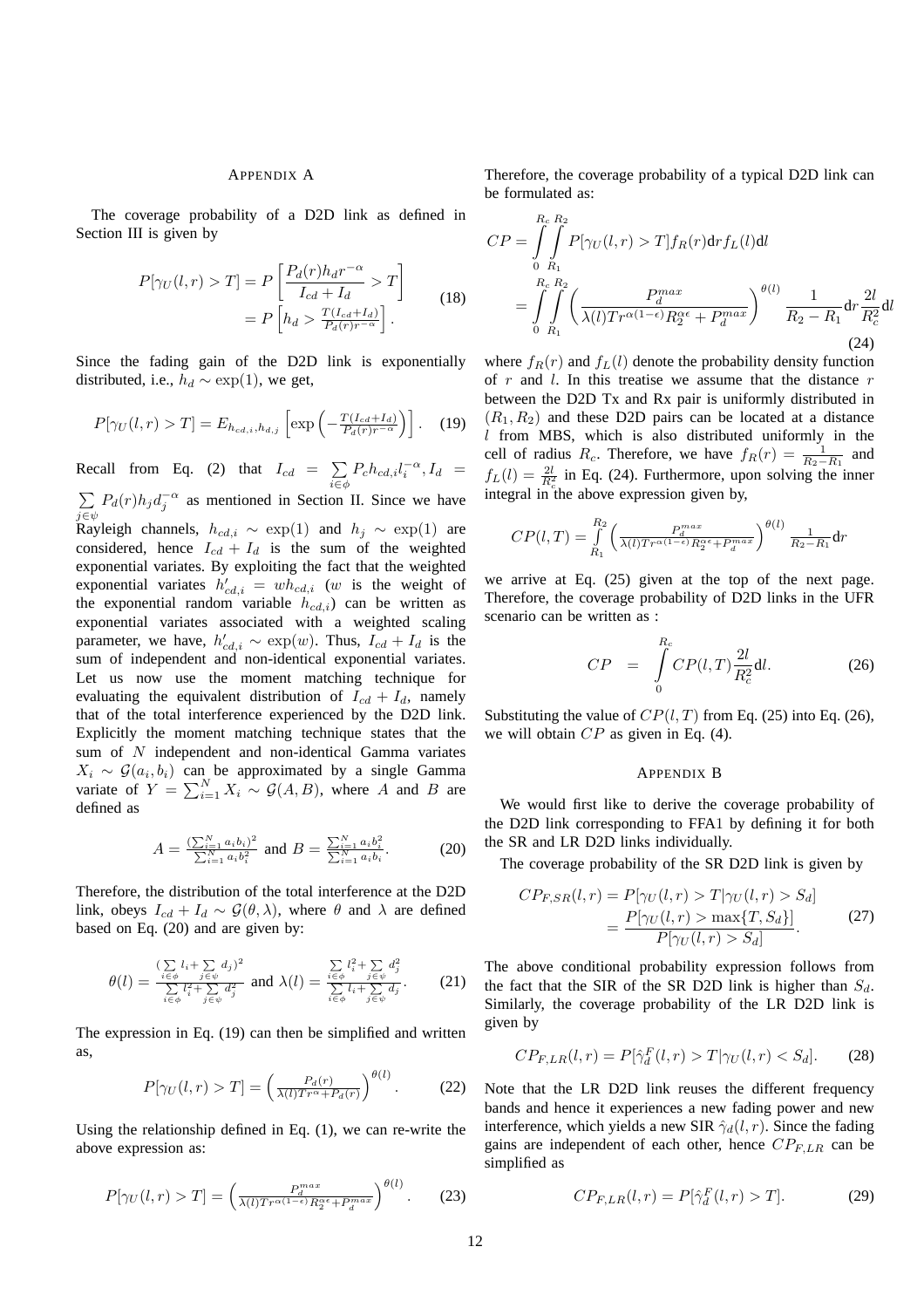$$
CP(l,T) = \frac{R_2}{R_2 - R_1} {}_2F_1 \left[ \frac{1}{\alpha - \alpha \epsilon}, \theta(l), 1 + \frac{1}{\alpha - \alpha \epsilon}, \frac{-\lambda(l)R_2^{\alpha}T}{P_d^{\alpha}^{n\alpha}} \right] - \frac{R_1}{R_2 - R_1} {}_2F_1 \left[ \frac{1}{\alpha - \alpha \epsilon}, \theta(l), 1 + \frac{1}{\alpha - \alpha \epsilon}, \frac{-\lambda(l)R_1^{\alpha - \alpha \epsilon}R_2^{\alpha \epsilon}T}{P_d^{\alpha}^{n\alpha}} \right].
$$
 (25)

Thus the coverage probability of a D2D link at a distance  $l$ from the MBS of the reference cell employing FFA1 is given by

$$
CP_{FFA1}(l,r) = CP_{F,SR}(l,r)P[\gamma_U(l,r) > S_d] + CP_{F,LR}(l,r)P[\gamma_U(l,r) < S_d]
$$
\n
$$
(30)
$$

Note that  $P[\gamma_U(l,r) > S_d]$  denotes the percentage of SR D2D links in the macrocell and thus the first term of Eq. (30) gives the coverage probability contribution due to the SR D2D links. Similarly,  $P[\gamma_U(l, r) < S_d]$  gives the probability of the D2D links being LR links and hence the second term in Eq. (30) defines the contribution of the LR D2D links to the overall coverage probability of D2D links in the reference macrocell. By substituting Eq.  $(27)$  and Eq.  $(29)$  into Eq.  $(30)$ , we can reformulate Eq. (30) as :

$$
CP_{FFA1}(l,r) = P[\gamma_U(l,r) > \max\{T, S_d\}] + P[\hat{\gamma}_U(l,r) > T]P[\gamma_U(l,r) < S_d].
$$
 (31)

Exploring the process used in Appendix A, the coverage probability of a typical D2D link in the network of Fig. 2 using FFA1 is given by

$$
CP_{FFA1} = \int_{0}^{R_c} CP(l, \max\{T, S_d\}) +
$$
  

$$
\hat{CP}(l, T)(1 - CP(l, S_d))f_L(l)dl,
$$
 (32)

where  $CP(l, \max\{T, S_d\})$  and  $CP(l, S_d)$  are defined in Eq. (25) and similar to  $CP(l, T)$ ,  $CP(l, T)$  can be derived for a frequency reuse factor of  $\frac{1}{3}$ .

# APPENDIX C

The SIR of an SR D2D link that uses  $F_3$  in an SFR scenario can be written as:

$$
\gamma_S(l,r) = \frac{P_d(r)h_d r^{-\alpha}}{I_{cd} + I_d},
$$
  
\n
$$
I_{cd} = \sum_{i \in \varphi} \beta P_m h_{cd,i} l_i^{-\alpha} + \sum_{i \in \phi \setminus \varphi} P_m h_{cd,i} l_i^{-\alpha},
$$
  
\n
$$
I_d = \sum_{j \in \psi} P_d(r) h_j d_j^{-\alpha},
$$
\n(33)

where  $\varphi = \{0, 8, 10, 12, 14, 16, 18\}$  denotes the specific cells that interfere the desired signal with the power of  $\beta P_m$ , when using  $F_3$  in their CER. Hence, there is a change in the interference inflicted upon the D2D link in SFR, since the MBS uses power control for cellular communication, which results in a different interference power arriving from each cell. Therefore, corresponding to this definition of SIR, we

can define the coverage probability of the SR D2D link in SFA as:

$$
CP_{S,SR}(l,r) = P[\gamma_S(l,r) > T | \gamma_S(l,r) > S_d]
$$
  
= 
$$
\frac{P[\gamma_S(l,r) > \max\{T, S_d\}]}{P[\gamma_S(l,r) > S_d]}.
$$
 (34)

By contrast, the coverage probability of the LR D2D links in SFA is given by

$$
CP_{S,LR}(l,r) \stackrel{(a)}{=} P[\hat{\gamma}_S(l,r) > T | \gamma_S(l,r) < S_d]
$$
\n
$$
\stackrel{(b)}{=} P[\hat{\gamma}_S(l,r) > T] \tag{35}
$$
\n
$$
\stackrel{(c)}{=} P\left[\frac{P_d(r)\hat{h}_d r^{-\alpha}}{I_{cd} + I_d} > T\right],
$$
\n
$$
\text{where } I_{cd} = \sum_{i \in \varphi'} \beta P_m h_{cd,i} l_i^{-\alpha} + \sum_{i \in \phi \setminus \varphi'} P_m h_{cd,i} l_i^{-\alpha},
$$
\n
$$
I_d = \sum_{j \in \psi} P_d(r) h_j d_j^{-\alpha}.
$$

Here we have  $\varphi' = \{2, 4, 6, 7, 11, 15\}$  in (c) of Eq. (35), i.e. the set of macrocells that transmit at a power of  $\beta P_m$ , when using the CER frequency of  $F_1$ . It is important to note that in case of the LR D2D links, the SFA scheme allocates  $F_1$  and  $F<sub>2</sub>$  to these links and since the channels are independent, the fading experienced is also independent, hence the new SIR is denoted by  $\hat{\gamma}_S(l, r)$ . Referring to Eq. (35),  $\hat{\gamma}_S(l, r)$  and  $\gamma_S(l, r)$ correspond to the SIR of the D2D link, when they are using different frequency bands. Thus, we arrive at (b) of Eq. (35) due to the independent fading experienced by the D2D links and hence the corresponding probabilities, i.e.  $P[\hat{\gamma}_S(l, r) > T]$ and  $P[\gamma_S(l) < S_d]$  are independent probabilities. Therefore, similar to the FFR scenario, the coverage probability of the D2D link in the SFA can be obtained as

$$
CP_{SFA} = \int_{0}^{R_c} \int_{R_1}^{R_2} (P[\gamma_S(l, r) > \max\{T, S_d\}] + P[\hat{\gamma}_S(l, r) > T]P[\gamma_S(l, r) < S_d]f_R(r) \mathrm{d}r f_L(l) \mathrm{d}l.
$$
\n(36)

Using the process of Appendix A, the coverage probability of a typical D2D link in the network of Fig. 2 using SFA is given by

$$
CP_{SFA} = \int_{0}^{R_c} CP_S(l, \max\{T, S_d\}) + C\hat{P}_S(l, T)(1 - CP_S(l, S_d))f_L(l)dl,
$$
\n(37)

where similar to  $CP(l, T)$  given in Eq. (25),  $CP_S(l, \max\{T, S_d\})$  and  $\hat{CP}_S(l, T)$  can be derived for both the CCR frequency and for the CER frequency.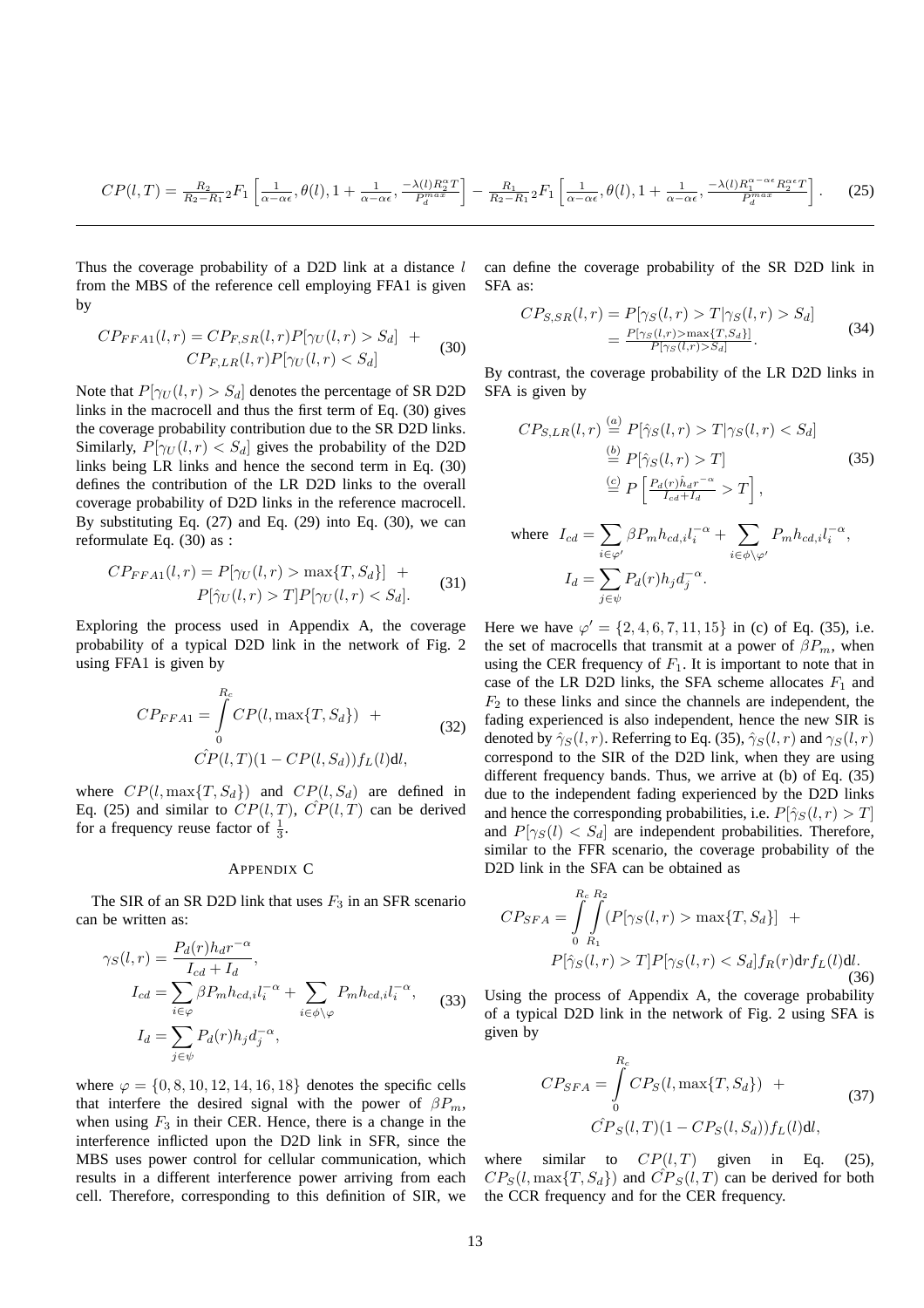# APPENDIX D

The capacity of the D2D link employing FFA2 is :

$$
C_{FFA2} = \int_{0}^{R_c} \int_{R_1}^{R_2} \frac{1}{3} C_S(l, r) P[\gamma_U(l, r) > S_d] +
$$
  

$$
\frac{2}{3} C_L(l, r) P[\gamma_U(l, r) < S_d] \frac{1}{R_2 - R_1} dr \frac{2l}{R_c^2} dl.
$$
 (38)

The capacity of the D2D link employing SFA is :

$$
C_{SFA} = \int_{0}^{R_c} \int_{R_1}^{R_2} C_S(l, r) P[\gamma_S(l, r) > S_d] + C_L(l, r) P[\gamma_S(l, r) < S_d] \frac{1}{R_2 - R_1} dr \frac{2l}{R_c^2} dl.
$$
\n(39)

#### **REFERENCES**

- [1] P. Janis, C. Yu, K. Doppler, C. Ribeiro, C. Wijting, K. Hugl, O. Tirkkonen, and V. Koivunen, "Device-to-device communication underlaying cellular communications systems," in *International Journal on Communications, Network and System Sciences*, vol. 2, no. 3, June 2009, pp. 169–178.
- [2] K. Doppler, M. Rinne, C. Wijting, C. Ribeiro, and K. Hugl, "Deviceto-device communication as an underlay to LTE-advanced networks," *IEEE Communications Magazine*, vol. 47, no. 12, pp. 42–49, Dec 2009.
- [3] W. Oduola, X. Li, L. Qian, and Z. Han, "Power control for deviceto-device communications as an underlay to cellular system," in *IEEE International Conference on Communications (ICC), 2014*, June 2014, pp. 5257–5262.
- [4] X. Zhu, S. Wen, G. Cao, X. Zhang, and D. Yang, "QoS-based resource allocation scheme for device-to-device (D2D) radio underlaying cellular networks," in *19th International Conference on Telecommunications (ICT), 2012*, April 2012, pp. 1–6.
- [5] J. Hao, H. Zhang, L. Song, and Z. Han, "Graph-based resource allocation for device-to-device communications aided cellular network," in *IEEE/CIC International Conference on Communications in China (ICCC), 2014*, Oct 2014, pp. 256–260.
- [6] D. Zhu, J. Wang, A. Swindlehurst, and C. Zhao, "Downlink resource reuse for device-to-device communications underlaying cellular networks," *IEEE Signal Processing Letters*, vol. 21, no. 5, pp. 531–534, May 2014.
- [7] P. Phunchongharn, E. Hossain, and D. Kim, "Resource allocation for device-to-device communications underlaying LTE-advanced networks," *IEEE Wireless Communications*, vol. 20, no. 4, pp. 91–100, August 2013.
- [8] S. Sun and Y. Shin, "Resource allocation for D2D communication using particle swarm optimization in LTE networks," in *International Conference on Information and Communication Technology Convergence (ICTC), 2014*, Oct 2014, pp. 371–376.
- [9] Z. Xu, G. Li, C. Yang, and X. Zhu, "Throughput and optimal threshold for FFR schemes in OFDMA cellular networks," *IEEE Transactions on Wireless Communications*, vol. 11, no. 8, pp. 2776–2785, August 2012.
- [10] D. Gonzalez, M. Garcia-Lozano, S. Ruiz Boque, and D. S. Lee, "Optimization of soft frequency reuse for irregular LTE macrocellular networks," *IEEE Transactions on Wireless Communications*, vol. 12, no. 5, pp. 2410–2423, May 2013.
- [11] J. Zhang, R. Zhang, G. Li, and L. Hanzo, "Distributed antenna systems in fractional-frequency-reuse-aided cellular networks," *IEEE Transactions on Vehicular Technology*, vol. 62, no. 3, pp. 1340–1349, March 2013.
- [12] S. Kumar, S. Kalyani, and K. Giridhar, "Spectrum Allocation for ICIC-Based Picocell," *IEEE Transactions on Vehicular Technology*, vol. 64, no. 8, pp. 3494–3504, Aug 2015.
- [13] F. Jin, R. Zhang, and L. Hanzo, "Fractional frequency reuse aided twinlayer femtocell networks: analysis, design and optimization," *IEEE Transactions on Communications*, vol. 61, no. 5, pp. 2074–2085, May 2013.
- [14] T. Bansal, K. Sundaresan, S. Rangarajan, and P. Sinha, "R2D2: embracing device-to-device communication in next generation cellular networks," in *IEEE Proceedings INFOCOM, 2014*, April 2014, pp. 1563–1571.
- [15] W. Wu and Y. Zhang, "Dedicated resource allocation for D2D communications in cellular systems employing FFR," in *Sixth International Conference on Wireless Communications and Signal Processing (WCSP), 2014*, Oct 2014, pp. 1–6.
- [16] H. S. Chae, J. Gu, B.-G. Choi, and M. Chung, "Radio resource allocation scheme for device-to-device communication in cellular networks using fractional frequency reuse," in *17th Asia-Pacific Conference on Communications (APCC), 2011*, Oct 2011, pp. 58–62.
- [17] H. Kim, J. H. Na, and E. Cho, "Resource allocation policy to avoid interference between cellular and D2D Links/ and D2D links in mobile networks," in *International Conference on Information Networking (ICOIN), 2014*, Feb 2014, pp. 588–591.
- [18] H. Zhu and J. Wang, "Device-to-device communication in cellular networks with fractional frequency reuse," in *IEEE International Conference on Communications (ICC), 2014*, June 2014, pp. 5503– 5507.
- [19] P. Bao, G. Yu, and R. Yin, "Novel frequency reusing scheme for interference mitigation in D2D uplink underlaying networks," in *9th International Wireless Communications and Mobile Computing Conference (IWCMC), 2013*, July 2013, pp. 491–496.
- [20] D. Feng, L. Lu, Y. Yuan-Wu, G. Li, G. Feng, and S. Li, "Device-to-device communications underlaying cellular networks," *IEEE Transactions on Communications*, vol. 61, no. 8, pp. 3541– 3551, August 2013.
- [21] M. Zulhasnine, C. Huang, and A. Srinivasan, "Efficient resource allocation for device-to-device communication underlaying LTE network," in *IEEE 6th International Conference on Wireless and Mobile Computing, Networking and Communications (WiMob), 2010*, Oct 2010, pp. 368–375.
- [22] T. Novlan, H. Dhillon, and J. Andrews, "Analytical modeling of uplink cellular networks," *IEEE Transactions on Wireless Communications*, vol. 12, no. 6, pp. 2669–2679, June 2013.
- [23] J. Andrews, F. Baccelli, and R. Ganti, "A tractable approach to coverage and rate in cellular networks," *IEEE Transactions on Communications*, vol. 59, no. 11, pp. 3122–3134, November 2011.
- [24] D. Feng, L. Lu, Y. Yuan-Wu, G. Y. Li, G. Feng, and S. Li, "Device-to-device communications underlaying cellular networks," *IEEE Transactions on Communications*, vol. 61, no. 8, pp. 3541– 3551, August 2013.
- [25] X. Lin, J. G. Andrews, A. Ghosh, and R. Ratasuk, "An overview of 3GPP device-to-device proximity services," *IEEE Communications Magazine*, vol. 52, no. 4, pp. 40–48, April 2014.
- [26] D. Feng, L. Lu, Y. Yuan-Wu, G. Y. Li, S. Li, and G. Feng, "Device-todevice communications in cellular networks," *IEEE Communications Magazine*, vol. 52, no. 4, pp. 49–55, April 2014.
- [27] A. H. Sakr and E. Hossain, "Cognitive and Energy Harvesting-Based D2D Communication in Cellular Networks: Stochastic Geometry Modeling and Analysis," *IEEE Transactions on Communications*, vol. 63, no. 5, pp. 1867–1880, May 2015.
- [28] S. Kumar and S. Kalyani, "Impact of Correlated Interferers on Coverage and Rate of FFR and SFR Schemes," *IEEE Transactions on Vehicular Technology*, vol. 65, no. 1, pp. 434–440, Jan 2016.